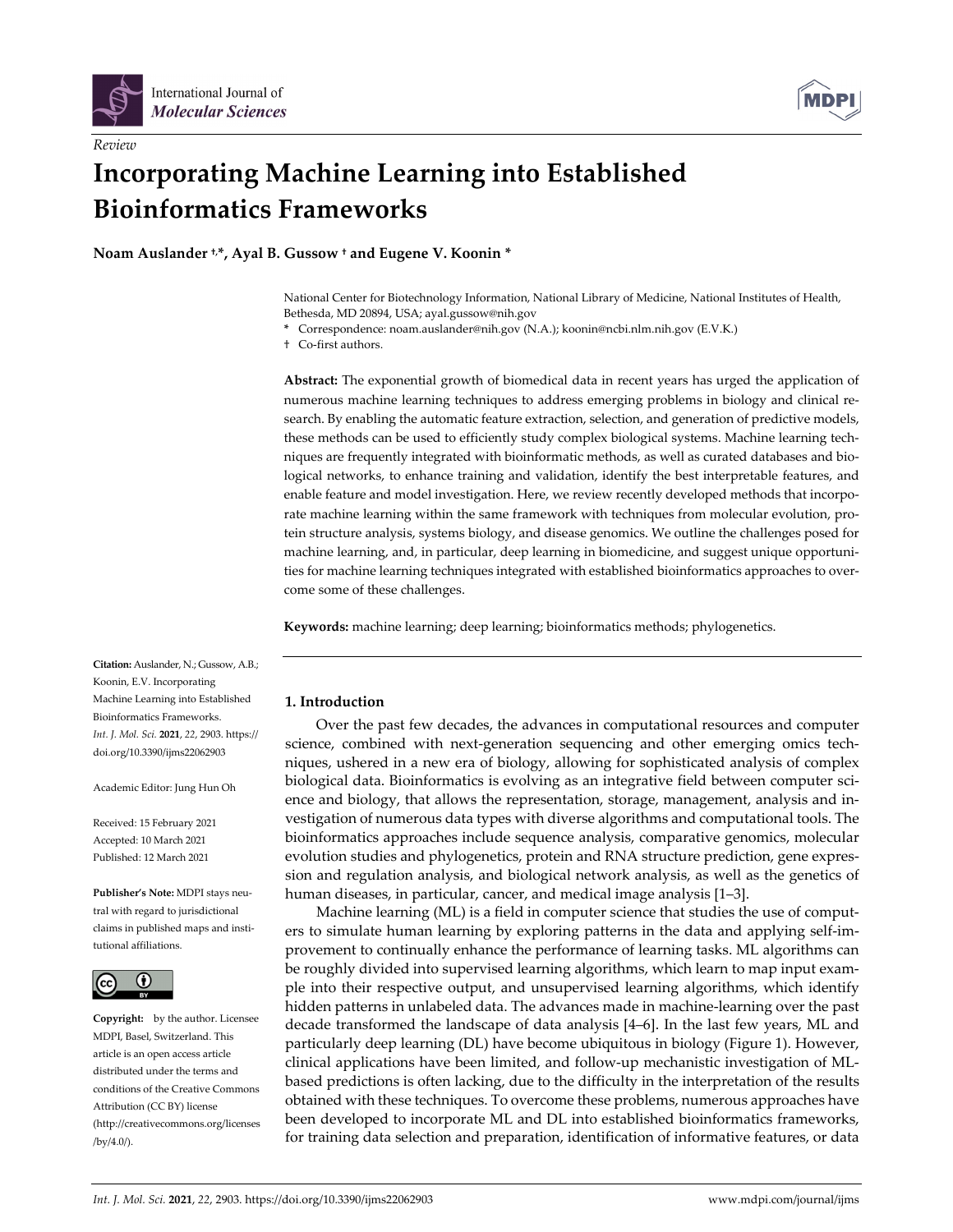

integration. Such integrated frameworks exploit the power of ML and DL methods, offer‐ ing interpretability and reproducibility of the predictions.

Figure 1. Machine learning algorithms frequently used in bioinformatics research. An example of the usage of each algorithm and the respective input data are indicated on the right. Abbreviations: SVM, support vector machines; KNN, K‐ nearest neighbors; CNN, convolutional neural networks; RNN, recurrent neural networks; PCA, principal component analysis; t-SNE, t-distributed stochastic neighbor embedding, NMF, non-negative matrix factorization.

In this brief review, we survey recent efforts to integrate ML and DL with established bioinformatic methods, across four areas in computational biology. We discuss the strengths and limitations of these integrated methods for specific applications and pro‐ pose avenues to address the challenges impeding even broader application of ML techniques in biomedical research.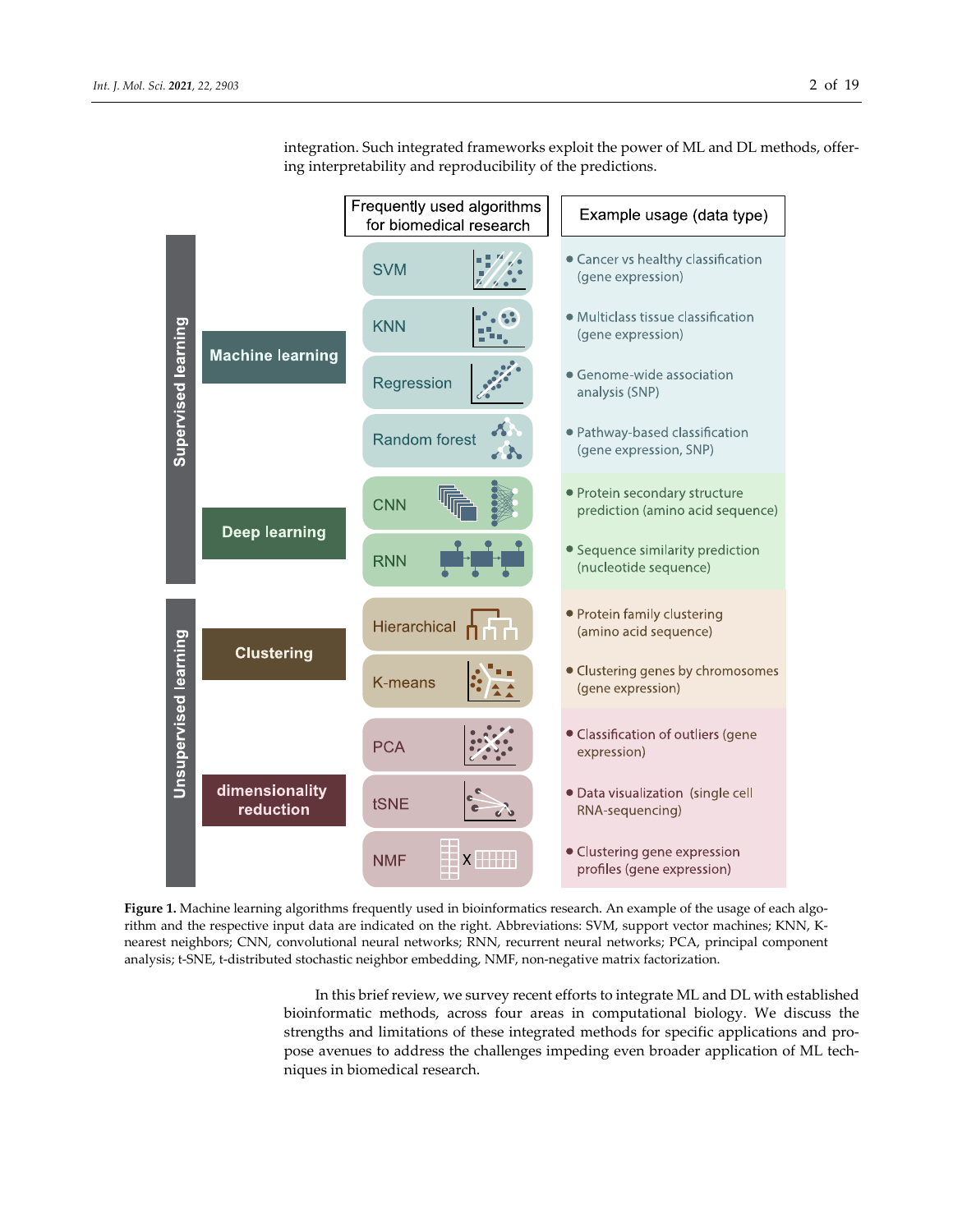### *1.1. Integrating Machine‐Learning into Molecular Evolution Research*

Combining computer science approaches with principles of molecular evolution analysis has revolutionized the field of molecular evolutionary studies. Application of di‐ verse and increasingly advanced computational methods has enabled accurate determi‐ nation of evolutionary distances between species, reconstruction of evolutionary histories and ancestries, identification conserved genomic regions, functional annotation of genomes, and phylogenetics. In recent years, ML methods have been developed to address the challenges faced by molecular evolution research, in particular, by overcoming the difficulties of analyzing increasingly massive sets of sequence and other omics data. Ex‐ amples of such applications include the use of autoencoders to impute incomplete data for phylogenetic tree construction [7], application of random forest for phylogenetic model selection [8], harnessing convolutional neural networks (CNNs) to infer tree topol‐ ogies [9] and tumor phylogeny [10], and utilization of deep reinforcement learning for the construction of robust alignments of many sequences [11].

Evolutionary algorithms and strategies have been the most successful in solving di‐ verse bioinformatic problems, far beyond core phylogenetic and molecular evolution tasks. Indeed, a wide range of computational techniques are founded on evolutionary strategies, including application of population‐based analysis, fitness‐oriented rules or variation-driven research [12,13]. For instance, genetic algorithms (GA) [14] are a type of search heuristic which is inspired by principles of biological evolution. The GA is widely used in for optimization of multiple criteria and for features selection [15–17]. Evolution‐ ary approaches underly effectively all types of biological sequence analysis. Therefore, integrating ML with molecular evolution and phylogenetic methods is essential to un‐ cover robust and biologically relevant patterns and discriminative features. For example, recent methods combined sequence attributes, alignment, and phylogenetic trees with ML for protein sequence analysis and clustering [18,19] for tasks as different as identification of determinants of viral pathogenicity and infectivity [20–22], prediction CRISPR‐Cas9 cleavage efficiency [23] and detection of anti‐CRISPR proteins [24,25].

Although numerous bioinformatics methods continue to rely on sequence alignments, the advent of ML gave rise to a variety of alignment-free methods that allow skipping the alignment step and learning directly from unaligned sequences. Alignment‐free methods are especially useful, for example, for the identification of viral sequences in complex sequence datasets, where highly divergent viruses are often difficult to identify with straightforward alignment and sequence comparison. Therefore, alignment-free tools have been developed for viral sequence identification by employing ML techniques such as SVM [26], RNN [27] and CNN [28,29]. Alignment‐free methods are also useful for the functional annotation of nucleic acids and proteins, where in some cases function may be inferred from particular domains or motifs that can be detected without complete nucleotide or protein alignment. In cases where sequence profiles are difficult to derive, ML and particularly DL techniques can be trained to rapidly recognize specific domains or motifs, without the need to devise explicit sequence profiles [29–31]. Several DL techniques have been employed for the annotation of functional features in nucleotide sequences, typically relying on a large, annotated sequence dataset fortraining, for example, using deep RNN [32,33] or CNN [34,35]. These applications include identification of pro‐ moters [36,37], enhancers [38,39], long noncoding RNAs [40–44], microRNA targets [45,46], and CRISPR arrays [47].

The key challenge in the application of ML to molecular evolution and phylogenetics, where traditional bioinformatic strategies efficiently resolve many substantial problems, is the identification of tasks that have not been yet properly addressed, but involve learnable patterns and features. This challenge stems from the difficulty of estimating the learnability of different problems, but also, from the shortage of labeled datasets of suffi‐ cient size for problems that are not easily amenable to standard bioinformatic techniques.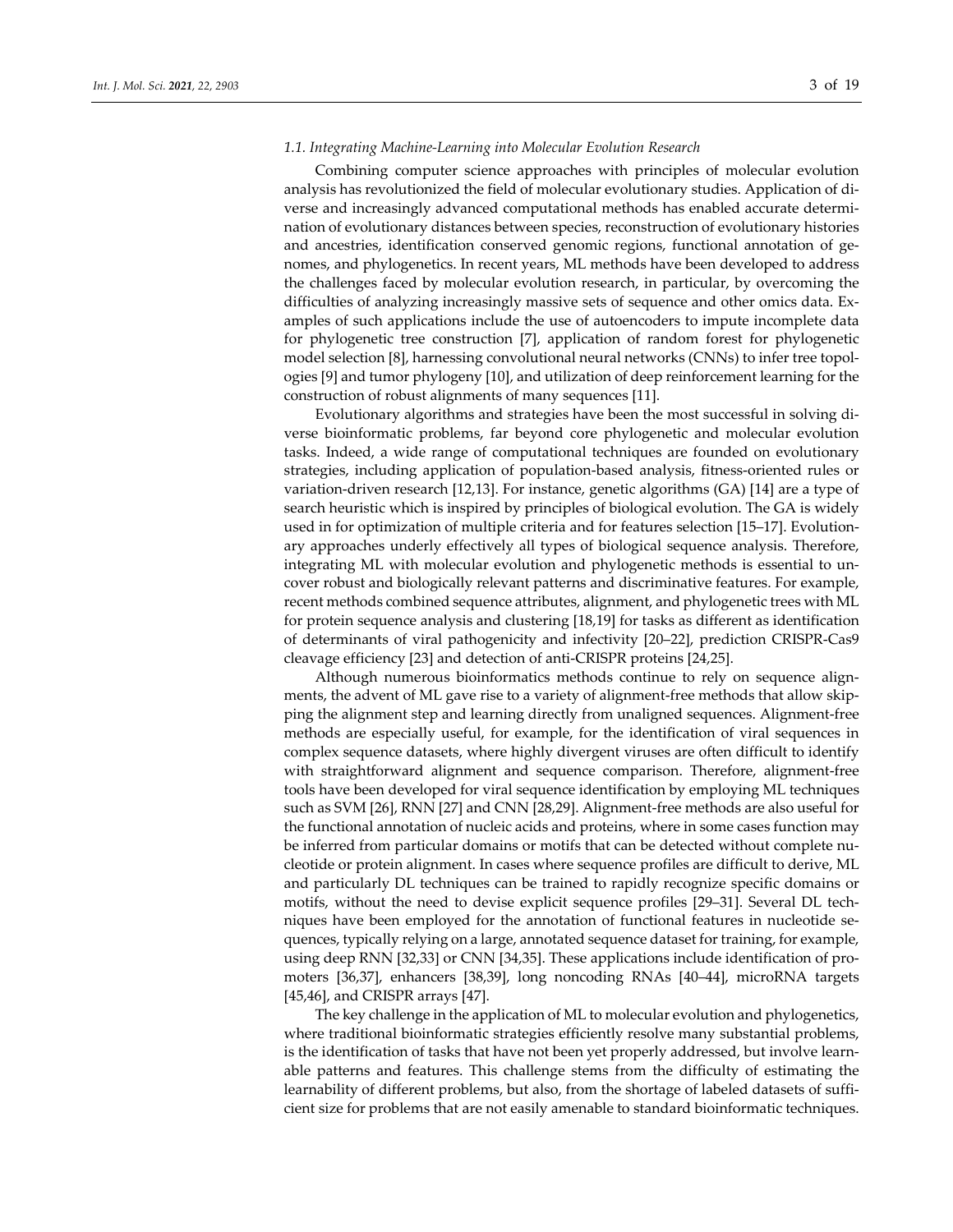### *1.2. Integrating Machine‐Learning with Protein Structure Analysis*

In the study of proteins, numerous methods have been developed to process the amino acid sequence, and predict the protein structure, function and post translational modifications, such as phosphorylation and glycosylation, that are crucial to the function of many if not most proteins. ML techniques have been incorporated with traditional pro‐ teomic methods to predict and analyze post translational modifications [48,49], including CNN [50], hierarchical and K‐means clustering [51,52]. The Musite suite integrated KNN with the search for local sequence similarity to known phosphorylation sites, protein disorder scoring and amino acid frequency calculation to predict general and kinase‐specific phosphorylation sites [53]. EnsembleGly developed an ensemble classifier of protein gly‐ cosylation site based on curated glycosylated protein database and SVM [54]. More re‐ cently, several DL models have been incorporated with other modeling techniques and curated databases for the prediction of phosphorylation sites [50,55], and protein glyco‐ sylation [56].

Fundamental computational challenges in the field of protein analysis include pre‐ diction of protein structure from sequence, accurate estimation of structural similarity to infer homology and prediction of protein contact maps [57,58]. Solving these problems is crucial for the characterization of protein functions, localization and interactions, and can directly contribute to many research directions, from deciphering evolutionary history [59] to drug discovery [60]. Existing computational methods for protein structure predic‐ tion that rely on thermodynamics, molecular mechanics, heuristics, and similarity to pre‐ viously solved structures have demonstrated varying levels of success [61–63]. ML and particularly DL techniques have recently entered this field but have already shown the potential to revolutionize protein structure prediction, inference of homology from struc‐ ture comparison and estimation of contact maps.

Numerous ML methods have been developed for protein structural prediction, with particular success achieved with deep learning architectures [58,64]. The Critical Assessment of Structure Prediction (CASP), which assesses prediction methods and models [64], recently noted substantial progress in structure modeling by deep learning, in particular, template free modeling (FM), that is, modeling structure without an existing template, as opposed to homology modeling. Numerous deep learning methods now require fewer proteins in the input MSA and have demonstrated increasing success in FM modelling [65–71], primarily due to more precise prediction of contact maps and inter‐residue dis‐ tances [64]. Some methods are narrower in scope and focus on contact prediction [72–75]. The strongest predictor for CASP13, the most recent CASP with a published report, was AlphaFold [76,77], a deep learning predictor from DeepMind. The results from CASP14 have not been yet described in detail but are available online [78]. CASP14 was marked with the striking success of AlphaFold2, the next version of AlphaFold, which integrates established sequence search tools into a deep learning framework. AlphaFold2 employs sequence database search to construct multiple sequence alignments (MSA), and extracts MSA-based features that are given as input to a deep residual convolutional neural network [79]. This network architecture eases the training of deep networks by introducing shortcut connections with gating functions, that avail the input of lower layers to higher layer nodes in the network. In CASP14, AlphaFold2 vastly outperformed every other method, both FM and template‐based modeling approaches. The results of AlphaFold2 are so impressive that there seems to be a realistic possibility that this computational ap‐ proach could begin to replace the expensive and time‐consuming protein crystallography and even the more efficient cryo-EM. Regardless of whether and when this promise materializes, it is becoming clear that DL has already revolutionized protein structure analy‐ sis, and rapid and broad improvements can be expected to occur in the next few years (Figure 2).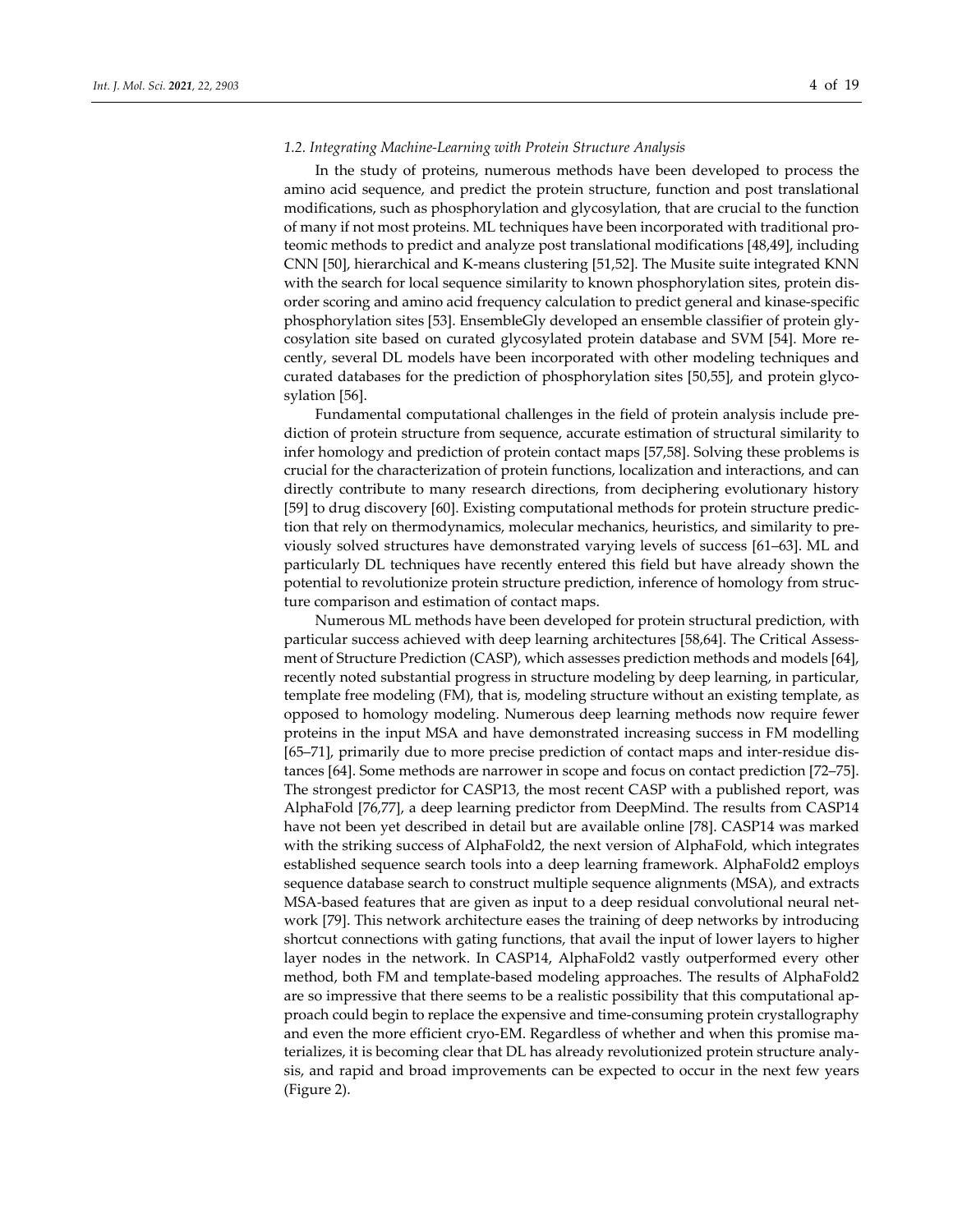



**Figure 2.** Applications of integrated machine learning techniques with bioinformatics in molecular evolution, protein structure analysis, systems biology, and disease genomics.

## *1.3. Integrating ML into Systems Biology*

The rapid growth and diversification of biological data calls for an increasingly wide range of modeling and analysis techniques to be employed in systems biology. With complex omics datasets that are now incessantly accumulating, there is a growing need for techniques that can integrate different data types, incorporate datasets into established biological networks and combine different systems biology approaches to investigate multi-omics datasets. Various ML methods have been developed to utilize multi-dimensional datasets together with biological networks, study complex interactions and model biological systems. ML techniques in network biology can be classified into those that in‐ fer the network architecture and those that integrate existing network architectures with biological data measurements [80]. Consequently, some of these techniques also require sophisticated data integration methods to incorporate different data types into a model.

Different ML frameworks have been utilized for the inference of biological networks, such as the gene regulatory network (GRN) in the DREAM5 project [81] which utilizes SIRENE [82], a support vector machines-based approach for regulatory networks utilization. More recently, a transfer learning technique [83], and a single‐cell RNA sequencing based ML technique [84] have also been proposed for GRN reconstruction. ML methods also have been employed for the inference of protein‐protein interactions (PPI) networks, for example, by utilizing NMF [85], regression [86], PCA [87] and deep neural networks [88]. Such methods include the recently developed signed variational graph auto‐encoder [89], a graph representation learning method that incorporated graph structure and se‐ quence information to study PPI networks, PPI\_SVM [90], which integrated support vectors machines with domain affinity and frequency tables, and LightGBM‐PPI [91], which utilizes elastic net regression models with different protein descriptors for inference of PPI networks. In addition, several DL‐based techniques have been proposed for PPI net‐ work reconstruction [88,92–95]. These methods primarily exploit recent advances in deep learning architectures to enhance the prediction of PPI networks [93]. Network inference techniques were additionally developed to advance disease research, and several ML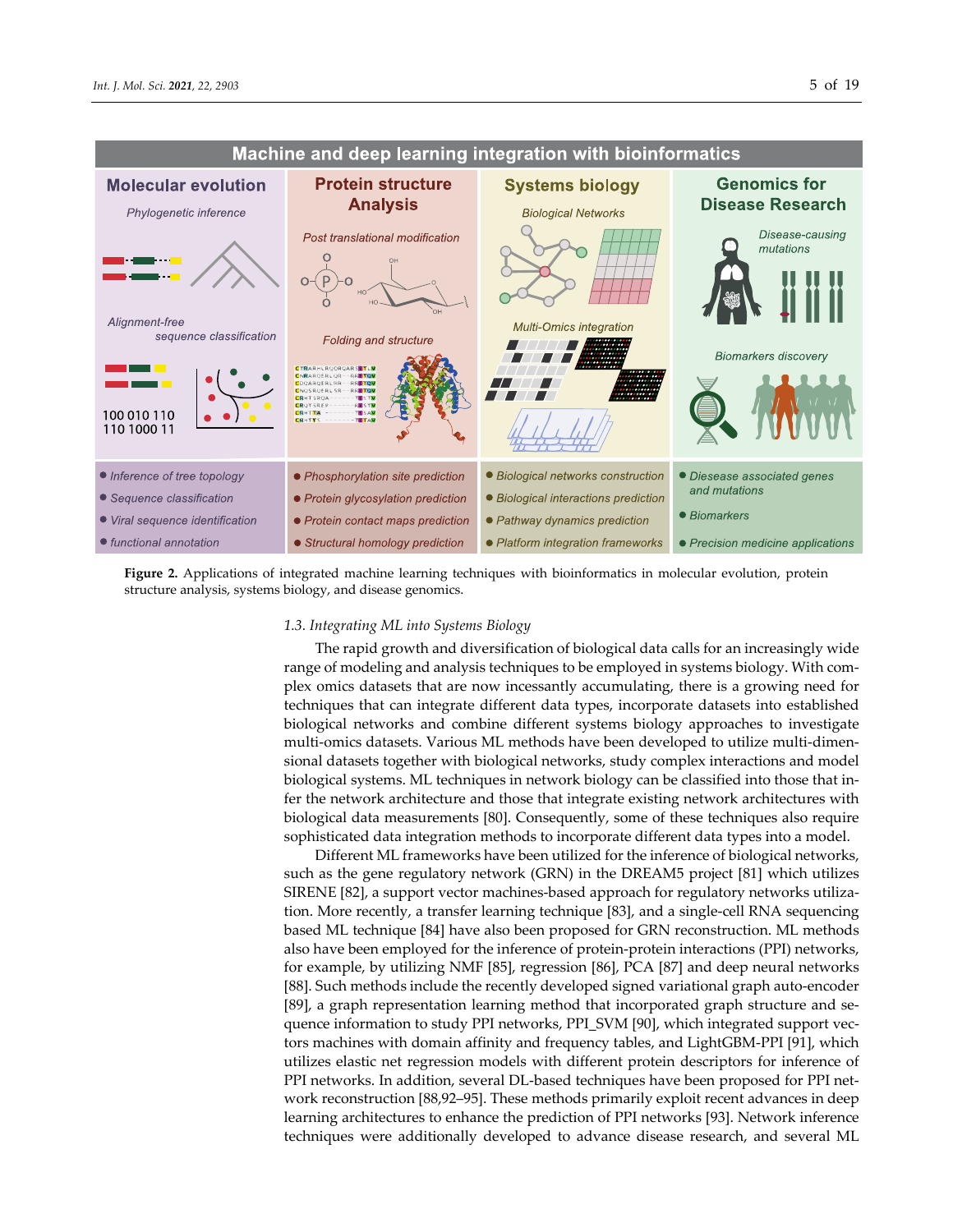techniques have been developed to identify drug‐target interaction networks using drug similarity [96,97], by integrated K-means clustering with network analysis [98], or by integrating different networks and data types [99,100]. Several DL based techniques have been developed to predict drug response based on cell line data [101,102], by integrating genomic profiles [103], or through multi-omics integration [104]. Some methods incorporate chemical properties of compounds with ML to predict their clinical effects [105–107] and recently, a cancer network inference technique has been proposed to identify signal linkers which coordinate oncogenic signals between mutated and differentially expressed genes [108].

ML methods have also been incorporated with established network structures to an‐ alyze diverse biological datasets. ML techniques have been incorporated with biological networks to predict anti‐cancer drug efficacy [109], to model drug response by integrating prior biological knowledge with different biological data types [110], and by computing "network profiles" based on PPI networks [111]. Several strategies have been proposed to employ ML for network-based prediction of drug side effects [112–114] and drug combinations [115], for prediction of synergistic drugs [116,117] and drug repositioning [118– 120]. Several studies have used machine and deep learning techniques to investigate prop‐ erties of metabolic networks, such as inference of metabolic pathways [121,122], differential metabolic activity [123] and pathway reconstruction [124,125]. A variety of studies have integrated information obtained for different data types using ML methods, including the integration of network and pathway data for the discovery of drug targets [123,126,127], incorporation of a pathway-derived mechanistic model with gene expression to identify new drug targets [128], and inference of the activity of oncogenic path‐ ways in cancer [129,130]. Recent strategies integrate multi-omics datasets with ML techniques to enhance the prediction of pathway dynamics [131] and utilize pathway based multi‐omics integration for patient clustering [132].

With the recent increased availability of multiple, powerful omics techniques (that is, genomics, transcriptomics, proteomics, and metabolomics), a key emerging challenge is the integration of different omics platforms. Several methods have been developed for multi‐omics integration using machine and deep learning techniques [133], including SVM [134,135], KNN [136,137], NMF [138], PCA [139] and CNN [140], for example, for cancer subtype and survival prediction [141–143] and for prediction of drug response [143,144], the paucity of studies systematically comparing different multi-omics integration methods is a serious bottleneck in the advancement of this field. Such systematic com‐ parison was recently performed for a subset of the multi-omics techniques aimed at the prediction of tumor subtype [145]. The lack of standardized techniques and clear recom‐ mendation of methods to use for particular applications may lead to inadequate selection of analysis strategy and overfitting [146].

#### *1.4. Integrating ML with Genomics and Biomarker Analysis for Disease Research*

In recent years, molecular phenotyping using genetic and genomic information has allowed early and accurate prediction and diagnosis of many diseases, and critically im‐ proved clinical decision making [147,148]. In disease research, the key challenges are the identification of disease‐associated genes and mutations for diagnosis, and prediction of the disease progression and clinical outcome as well as drug response and personalized medicine.

Traditional algorithms for the identification of disease‐associated genes and disease‐ causing mutations mostly rely on analysis of sequence data, which can be limited for rare diseases. In addition, some diseases are caused by epigenetic alterations, and thus are not linked to specific mutations or genetic variation. Therefore, several techniques have been developed to identify genes that are associated with complex diseases by incorporating machine and deep learning methods with different types of data, biological networks and bioinformatic techniques. For example, incorporation of network analysis of differentially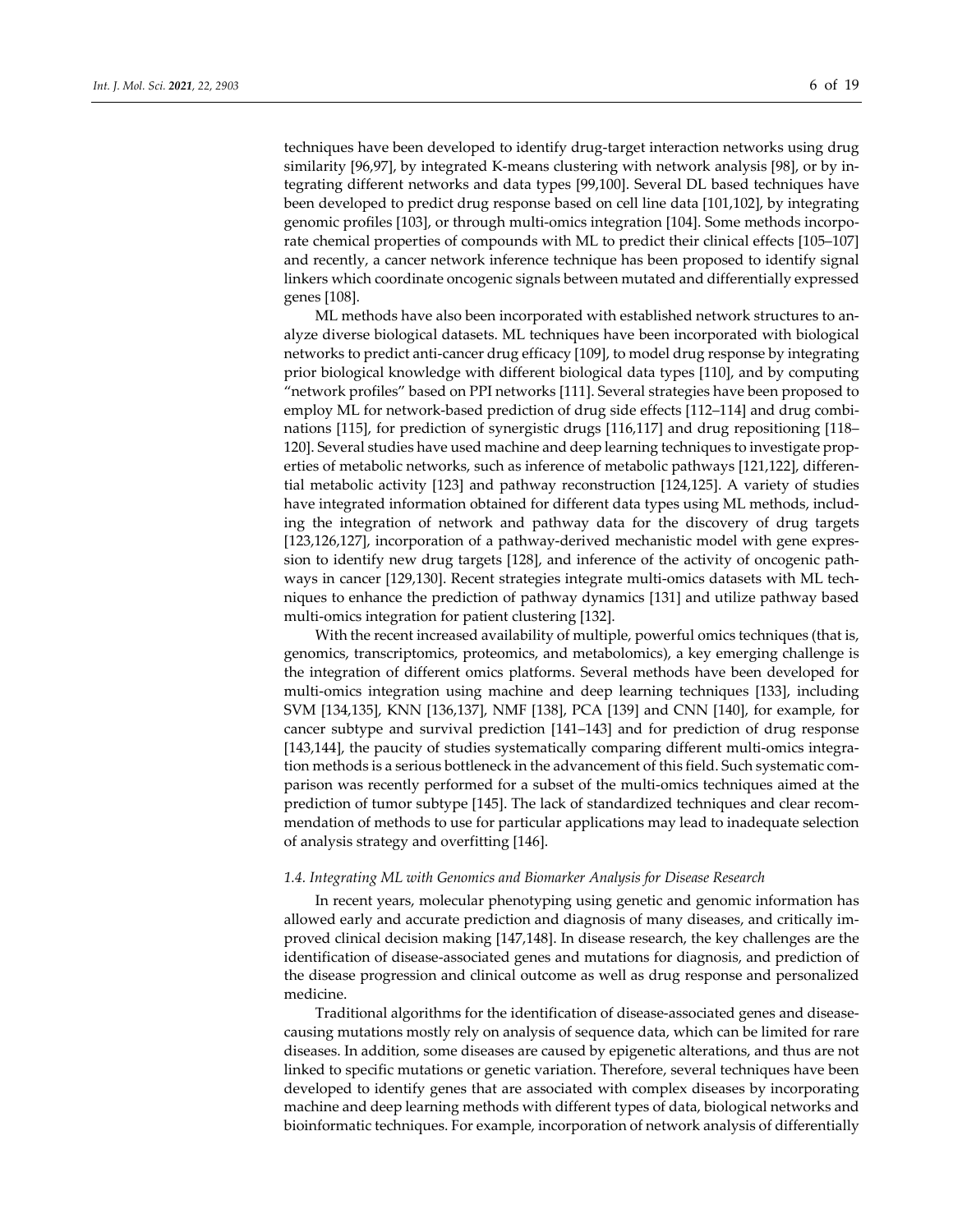expressed genes with ML allowed the prioritization of disease‐genes even without disease phenotype information [149], hierarchical clustering analysis to differentially expressed genes revealed genes associated with pulmonary sarcoidosis [150], and integration of non‐ negative matrix factorization (NMF) with disease semantic information and miRNA func‐ tional information uncovered new miRNA‐disease association [151]. Other examples in‐ clude training machine learning classifiers on gene functional similarities inferred with Gene Ontology (GO) resulting in successful identification of genes associated with the Autism Spectrum Disorder [152], and applying ML to features calculated based on protein sequences, allowing inference of the probability of a protein's involvement in disease, without considering their function or expression [153]. Furthermore, recently developed algorithms allow ML‐based visualization of disease relationships, for example, of disease‐ phenotype similarity and disease relationships with t‐SNE [154,155]. In addition, ML has been integrated with PPI networks to infer a phenotype similarity score and rank protein complexes by phenotypes that are linked to human disease [156], to identify topological features of disease‐associated proteins [157], and recently, to identify host genes that are associated with infectious diseases [158]. Furthermore, ML algorithms have been employed for the detection and investigation of cancer driver genes, by incorporation of ML with statistical scoring of genomic sequencing [159], pathway-level mutations [160], mutation and gene interaction data [161], and by application of deep convolutional neural networks and random forest for analysis of mutations and gene similarity networks [162,163].

A biomarker is a biological measure that can be used as an indicator of a disease state or response to therapeutic interventions [164,165]. There are three categories of disease biomarkers. First, risk biomarkers are used to identify patients that are at risk of develop‐ ing a disease. Second, diagnostic biomarkers help detect a disease state and determine the disease category. Third, prognostic biomarkers help predict disease progression, response to treatment and recurrence [166]. Various ML approaches, and in particular, feature selection methods have been applied to discover molecular biomarkers and classify clinical cases. For example, an approach for the discovery of biomarker signatures has been pro‐ posed based on a pipeline that applies feature selection through integration of different data types with biological networks [167]. Several machine learning techniques have been developed for biomarker discovery in cancer, by using protein biomarkers to classify cancer states [168], and developing biomarkers for early cancer diagnosis from microarray and gene expression data [169–172], urine metabolomics [173,174] and multidimensional omics data [175–177]. Several methods have been developed that integrate network infor‐ mation with omics data for biomarker discovery [167,175,178], and some methods incorporated prior knowledge into feature selection algorithms for biomarker discovery, such as diseases associated genes [179,180], evolutionary conservation [179,181], pathway in‐ formation [182–184], and by applying network feature selection [185,186]. Recently, ML techniques were proposed to develop biomarkers that match patients to treatments, such as identification of markers that correlate with enhanced drug sensitivity [103,109,187], and treatment recommendations with SVM [188] and RNN [189] (Table 1).

**Table 1.** Representative problems and methods addressing them by incorporating machine learning (ML) with bioinfor‐ matics tools in four areas.

| <b>Bioinformatics Area</b> Problem Category |                                                          | Goal                           | <b>ML</b> Method | <b>Bioinformatic Tools</b>                                                                     |
|---------------------------------------------|----------------------------------------------------------|--------------------------------|------------------|------------------------------------------------------------------------------------------------|
|                                             | Biological sequence<br>Molecular evolution<br>clustering | Protein family<br>prediction   | <b>CNN</b>       | Clusters of Orthologous Groups<br>(COGs) and G protein-coupled<br>receptor (GPCR) dataset [30] |
|                                             |                                                          | Protein function<br>prediction | deep RNN         | BLAST and HMMER search [32]                                                                    |
|                                             |                                                          |                                | Random forest    | MSA and PSI-BLAST [24]                                                                         |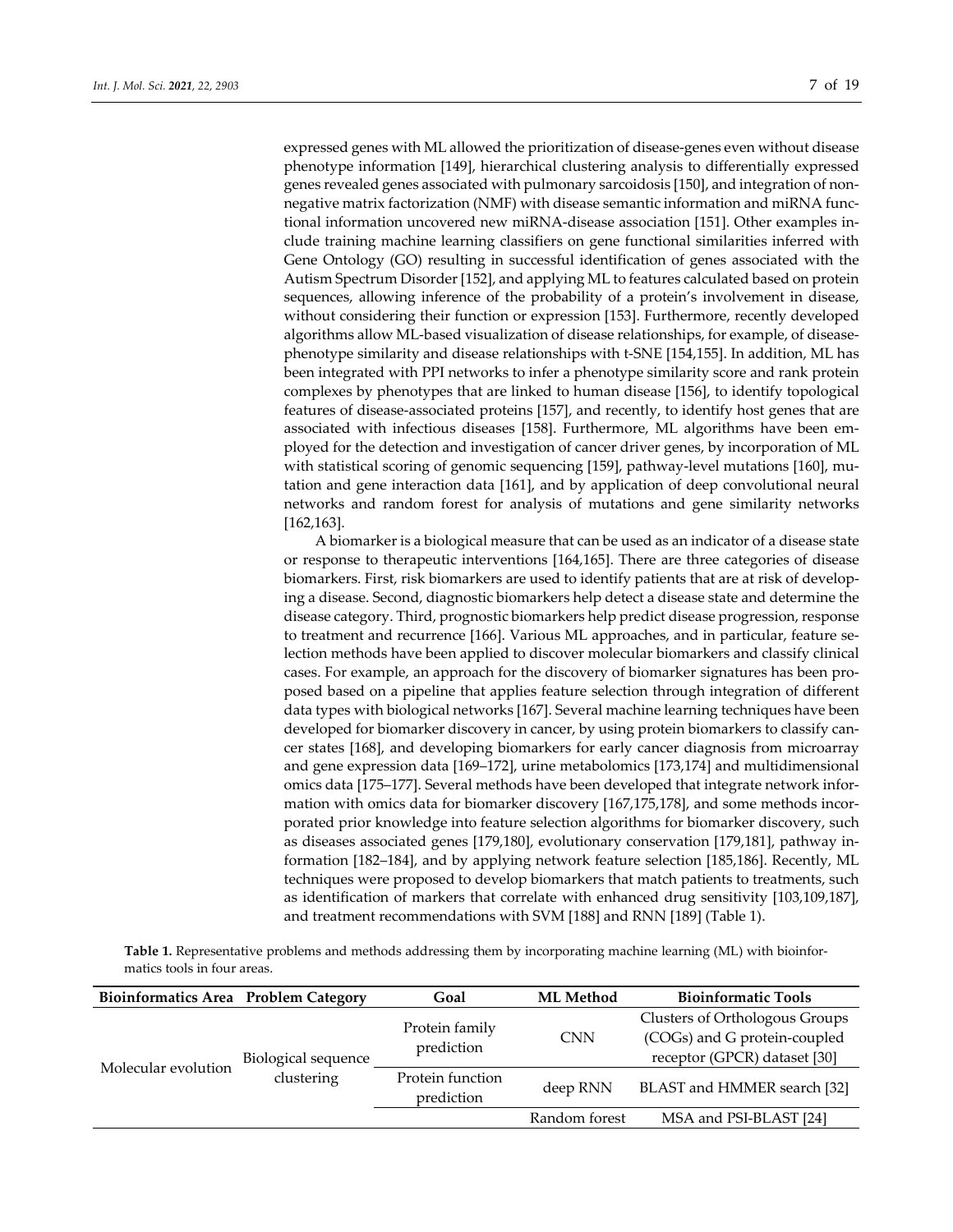biomarker analysis for disease research

Disease‐associated genes investigation

> Biomarker discovery

Identification of miRNA‐disease association

Disease‐phenotype

Biomarker signature

Cancer outcome

|                               |                                       | Anti-CRISPR proteins<br>identification                  |                                     | K-mer based clustering (CD-HIT),<br><b>BLAST</b> [25]      |
|-------------------------------|---------------------------------------|---------------------------------------------------------|-------------------------------------|------------------------------------------------------------|
|                               |                                       | Viral pathogenicity<br>feature identification           | <b>SVM</b>                          | MSA, phylogenetic tree<br>construction [20,21]             |
|                               | Alignment free<br>biological sequence | Identification of viral                                 | <b>RNN</b>                          | BLAST, Sequence clustering,<br>HHPRED [27]                 |
|                               | analysis                              | genomes                                                 | <b>CNN</b>                          | BLAST <sub>[28]</sub>                                      |
| protein structure<br>analysis | Post translational<br>modifications   | Phosphorylation sites<br>prediction                     | <b>KNN</b>                          | Local sequence similarity [53]                             |
|                               |                                       |                                                         | <b>CNN</b>                          | K-mer based clustering (CD-HIT),<br>BLAST <sub>[55]</sub>  |
|                               |                                       | Glycosylation sites<br>prediction                       | ensemble SVM                        | curated glycosylated protein<br>database (O-GLYCBASE) [54] |
|                               |                                       | Protein contact<br>prediction                           | <b>CNN</b>                          | <b>MSA</b> [72]                                            |
|                               | Protein structure<br>prediction       | Prediction of distances<br>between pairs of<br>residues | <b>CNN</b>                          | MSA, HHPRED, PSI-BLAST [77]                                |
| systems biology               | inference of<br>biological networks   | Gene regulatory<br>network prediction                   | <b>SVM</b>                          | GeneNetWeaver, RegulonDB [81]                              |
|                               |                                       | Protein-protein                                         | <b>SVM</b>                          | Domain affinity and frequency<br>tables [90]               |
|                               |                                       | interaction network<br>prediction                       | Elastic-net<br>regression           | Protein descriptors [91]                                   |
|                               | Analysis of<br>biological networks    | Drug target prediction                                  | K-means                             | Network analysis tools [98]                                |
|                               |                                       | Drug side effect<br>prediction                          | <b>SVM</b>                          | Genome scale metabolic modeling<br>[112]                   |
|                               |                                       | Drug Synergism<br>prediction                            | Random Forest<br>Ensemble           | A chemical-genetic interaction<br>matrix [117]             |
|                               | Multi-omics<br>integration            | Cancer subtype<br>prediction                            | Neighborhood<br>based<br>clustering | Similarity based integration [141]                         |
|                               |                                       | Drug response<br>prediction                             | logistic<br>regression              | Cancer hallmarks datasets,<br>pathway data [144]           |
|                               |                                       | Pulmonary sarcoidosis<br>genes identification           | Hierarchical<br>clustering          | Differential expression analysis<br>$[150]$                |

NMF

visualization <sup>t</sup>‐SNE OMIM database and human disease networks [154]

Cancer diagnosis SVM Reference gene selection [170]

marker signature SVM Network-based gene selection<br>identification [167]

ncer outcome Random forest Evolutionary conservation prediction Random forest Evolutionary conservation

Disease semantic information and miRNA functional information [151]

[167]

estimation [181]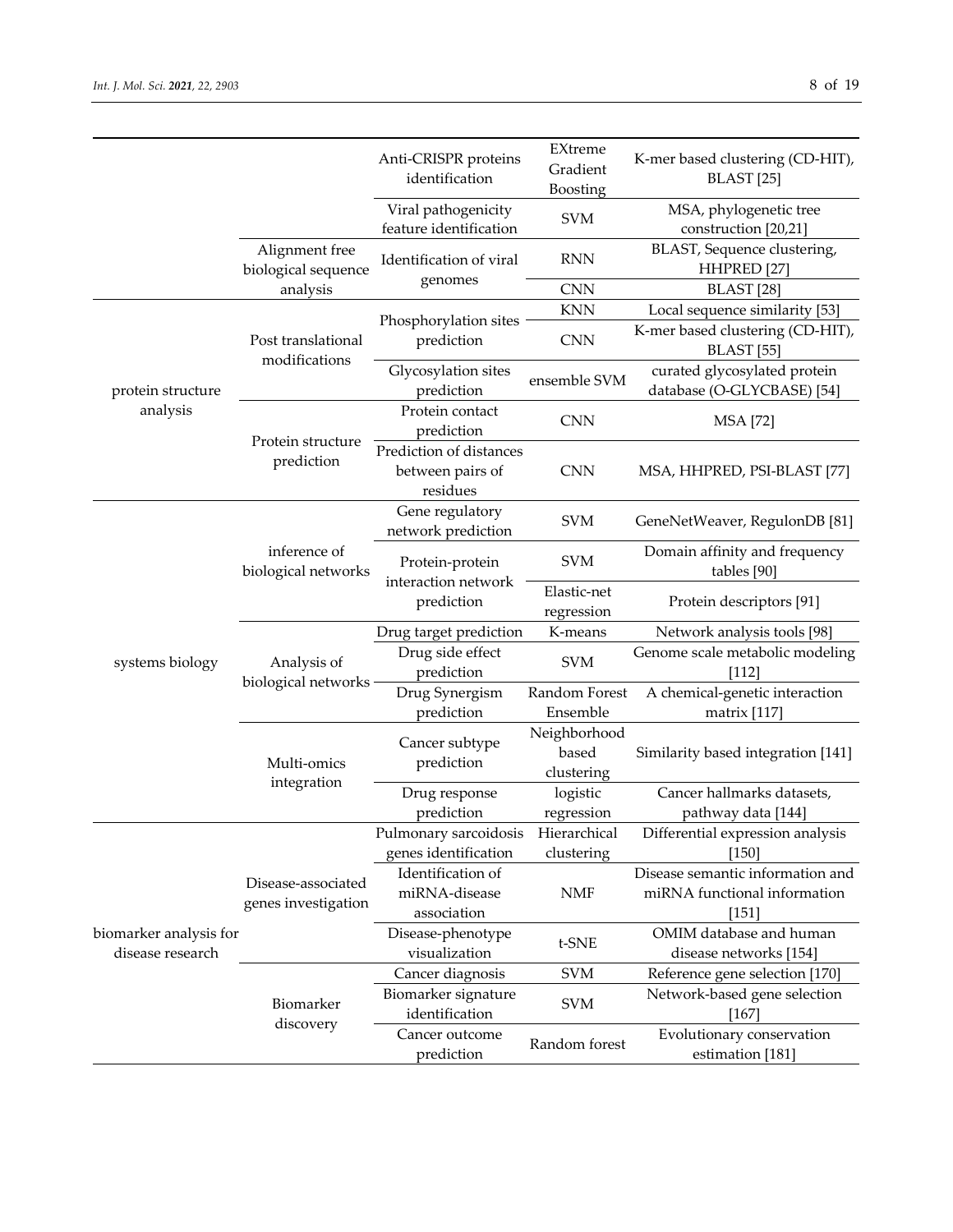#### *1.5. Key Challenges and Future Directions*

ML methods including, recently, DL algorithms have become a rapidly growing re‐ search area, redefining the state-of-the-art performance for a wide range of fields [4,5]. Given the rapid growth in the availability of biomedical and clinical datasets in the past decades, these techniques can be expected to similarly transform multiple avenues of bi‐ omedical research, and indications of their high efficacy are already accumulating. The success of AlphaFold2 that dramatically outperforms all other existing methods for pro‐ tein structure prediction from amino acid sequences [77] is perhaps the strongest case in point. It appears more than likely that similar efforts will result in breakthroughs in a variety of biomedical fields through the integration of ML with more traditional bioinfor‐ matics approaches. However, there are several key obstacles that have to be overcome to enable the development and acceptance of ML solutions to pressing problems in biomedicine. We discuss some of the most substantial challenges and suggest means to overcome them through integration of ML frameworks with prior biological knowledge, databases, and established bioinformatics techniques (Table 2).

**Table 2.** Challenges posed for ML and DL in biomedicine, existing strategies to overcome these challenges and proposed solutions by integrating ML techniques with established bioinformatics approaches.

| Problem                               | <b>Bottleneck</b> | <b>Example Solutions</b>                                                | Potential Integrated ML/DL and      |  |  |  |
|---------------------------------------|-------------------|-------------------------------------------------------------------------|-------------------------------------|--|--|--|
|                                       |                   |                                                                         | <b>Bioinformatics Solutions</b>     |  |  |  |
| Small and dependent<br>datasets       | Data availability | Restricting the number of parameters                                    | Neural network architectures for    |  |  |  |
|                                       |                   | [27, 190]                                                               | small and sparse datasets           |  |  |  |
|                                       |                   | Separating training and test sets by                                    | Methods to evaluate data depend-    |  |  |  |
|                                       |                   | phylogenetic similarity [27]                                            | ency by protein and sequence simi-  |  |  |  |
|                                       |                   |                                                                         | larities                            |  |  |  |
| Biological sequence<br>representation | Methodological    |                                                                         | Incorporating amino acid substitu-  |  |  |  |
|                                       |                   | NLP with neural networks-based                                          | tion and codon usage matrices to    |  |  |  |
|                                       |                   | modeling [191-194]                                                      | representation frameworks           |  |  |  |
|                                       |                   |                                                                         | Incorporating conserved domain      |  |  |  |
|                                       |                   |                                                                         | databases to the training framework |  |  |  |
| Incorporation of                      |                   |                                                                         |                                     |  |  |  |
| different data types                  | Methodological    | Integration of multi-omics datasets through existing network topologies |                                     |  |  |  |
|                                       | Acceptance        | Documentation and deposition of the                                     |                                     |  |  |  |
|                                       |                   | processed data [195]                                                    |                                     |  |  |  |
| Reproducibility                       |                   | Benchmarking of the processing pipe-                                    |                                     |  |  |  |
|                                       |                   | line and optimized parameters [196]                                     |                                     |  |  |  |
| Interpretability                      | Acceptance        | Incorporation of established bioinformatic methods and databases with   |                                     |  |  |  |
|                                       |                   | ML and DL frameworks [128,196]                                          |                                     |  |  |  |
|                                       |                   | Generation of interpretable DL models [197-199]                         |                                     |  |  |  |

A major challenge for the application of ML and particularly DL to biological se‐ quences is the representation of nucleotides or amino acid sequences as a sequence of numbers or vectors. Representation of biological sequences as well as feature extraction methods for genetic, molecular and clinical data are imperative for the subsequent successful application of ML and DL techniques. The leading method developed for biological sequence representation is BioVec [191], which includes GeneVec, a representation of gene sequences, and ProtVec that represents protein sequences. BioVec relies on the Word2Vec algorithm [200], a natural language processing (NLP) technique that employs a neural network‐based model, and is applied to n‐gram representations of the protein sequence. This approach has been applied to protein family classification and visualization of proteins [191]. More recent methods for distributed representation of biological data operate by learning gene co-expression patterns [192], representation of cancer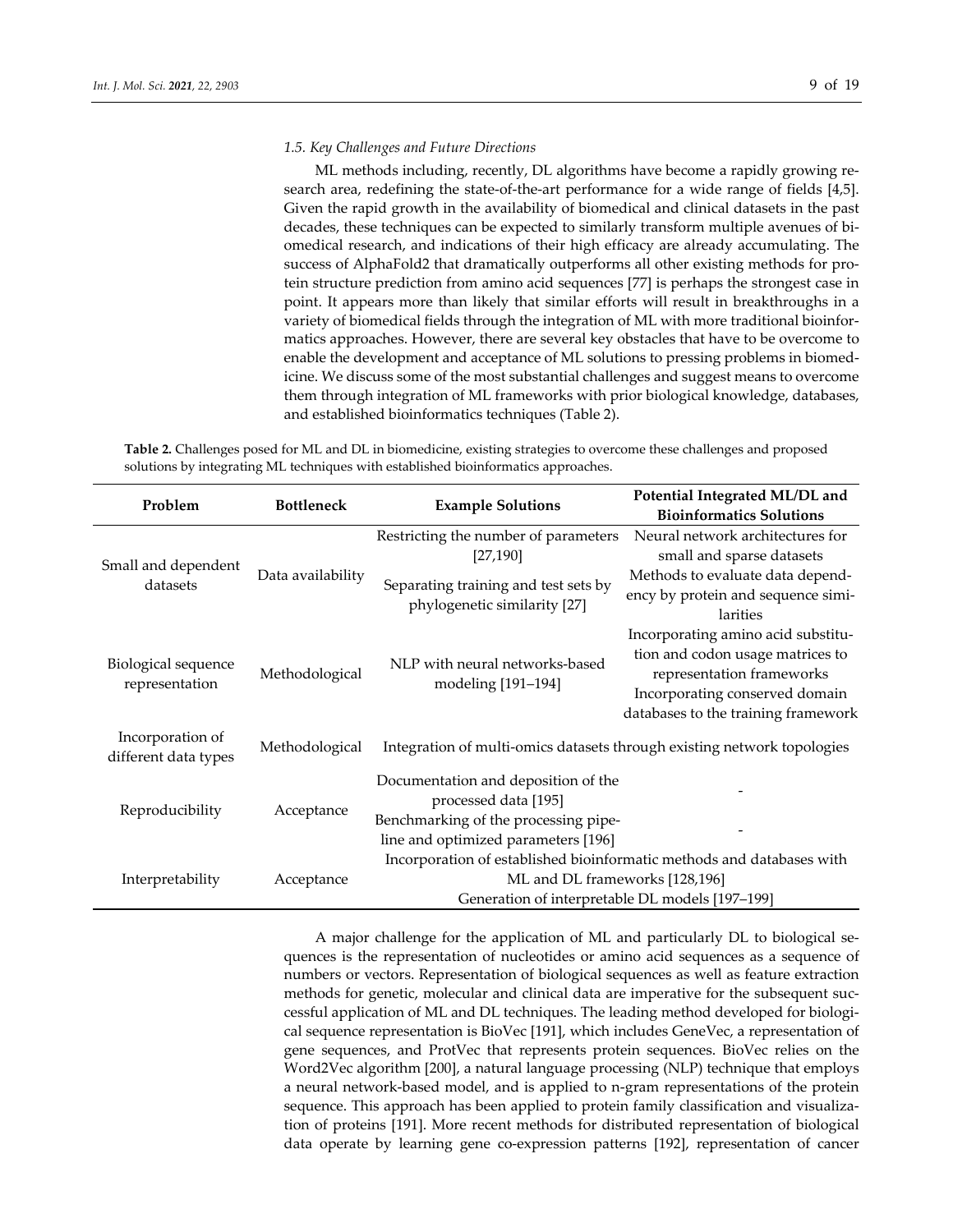mutations [193], and representation of residue‐level sequences for kinase specific phos‐ phorylation site prediction [194]. These efforts are almost entirely data‐driven, and do not make use of the curated databases and bioinformatic tools that are widely employed for the analysis of biological sequences. For example, well established matrices that have been designed to evaluate amino acid substitutions [201] and codon usage [202] could be considered when encoding biological sequences. Furthermore, numerous manually curated conserved domains databases that document functional and structural units of proteins [203] could be integrated into the training and evaluation steps of DL frameworks for protein annotation and functional classification. Incorporation of curated databases and es‐ tablished bioinformatic matrices into sequence representation methods is expected to en‐ hance the training, evaluation and interpretability of DL models.

One consequence of the lack of efficient protein sequence representation is a frequent use of the simplest, assumption-free representation, which is one-hot encoding, where each position in a sequence is represented by a 20-dimensional vector with 19 positions set to 0 and the position identifying a specific amino acid set to 1. Although the one‐hot representation can sometimes outperform other scales [204], one‐hot encoded protein se‐ quences are sparse, memory‐inefficient and high‐dimensional [205]. In addition, one‐hot encoding lacks the notion of similarity between sequences, and thus, is more appropriate for categorical data with no relationship between the categories [205]. This could be a par‐ ticularly severe problem when a one‐hot representation is given to a convolutional neural network. Most convolutional layers identify spatial patterns in the data, which the one‐ hot encoding inherently lacks. By using a sparse, one-hot encoded protein sequences, a deep convolutional network can wrongly infer similarity patterns and spatial connections between amino acids, which could be meaningless and could lead to overfitting [206,207]. In addition, a convolution is more likely to capture local and proximal patterns and dis‐ miss long-range patterns [208], which is problematic for any sparse representation, but especially, when long‐range dependencies are known or suspected to exist in the data. Therefore, it is crucial to carefully consider the appropriate data representation and neural network architecture for every prediction problem.

Despite the advent of the big data era, for many major challenges in biomedicine, the available data are small, sparse, and highly dependent. This is a major problem for train‐ ing DL models, which require massive amounts of training data and an independent test set. Biological data, and especially biological sequence databases, tend to include high proportion of duplicate or near‐duplicate samples [209], which can seriously bias learning algorithms, especially when duplicates are present between the training and test datasets [210–212]. For the training and evaluation of DL algorithms on highly dependent biological data, careful data processing is needed to minimize duplicates and near-duplicates and ensure independence between the training and test sets [27,213]. With the growing availability and appeal of DL frameworks, the issues of sample size and the independence of biological data are frequently ignored, so that large‐scale models are trained without data filtering and preparation, and therefore without ever being evaluated on a truly in‐ dependent test. To overcome these limitations, it is necessary to develop neural network architectures that are specifically designed for small and sparse datasets [27,214,215]. In addition, there is a pressing need for the development of methods that estimate the de‐ pendencies between biological samples using existing bioinformatics techniques (such as clustering of nucleic acid and proteins by sequence similarity), with subsequent evalua‐ tion of the maximum model size and the number of parameters given the true size of independent samples.

Another important challenge in biomedical applications of ML is the difficulty in in‐ corporating different data types. With the growing availability of multi-omics datasets that combine genomics, transcriptomics, metabolomics and proteomics data, there is a pressing need for systematic evaluation of the strategies for multi-omics integration techniques, and for the assessment and development of learning algorithms that can be ap‐ plied to integrated datasets. In particular, methods are required for data reduction,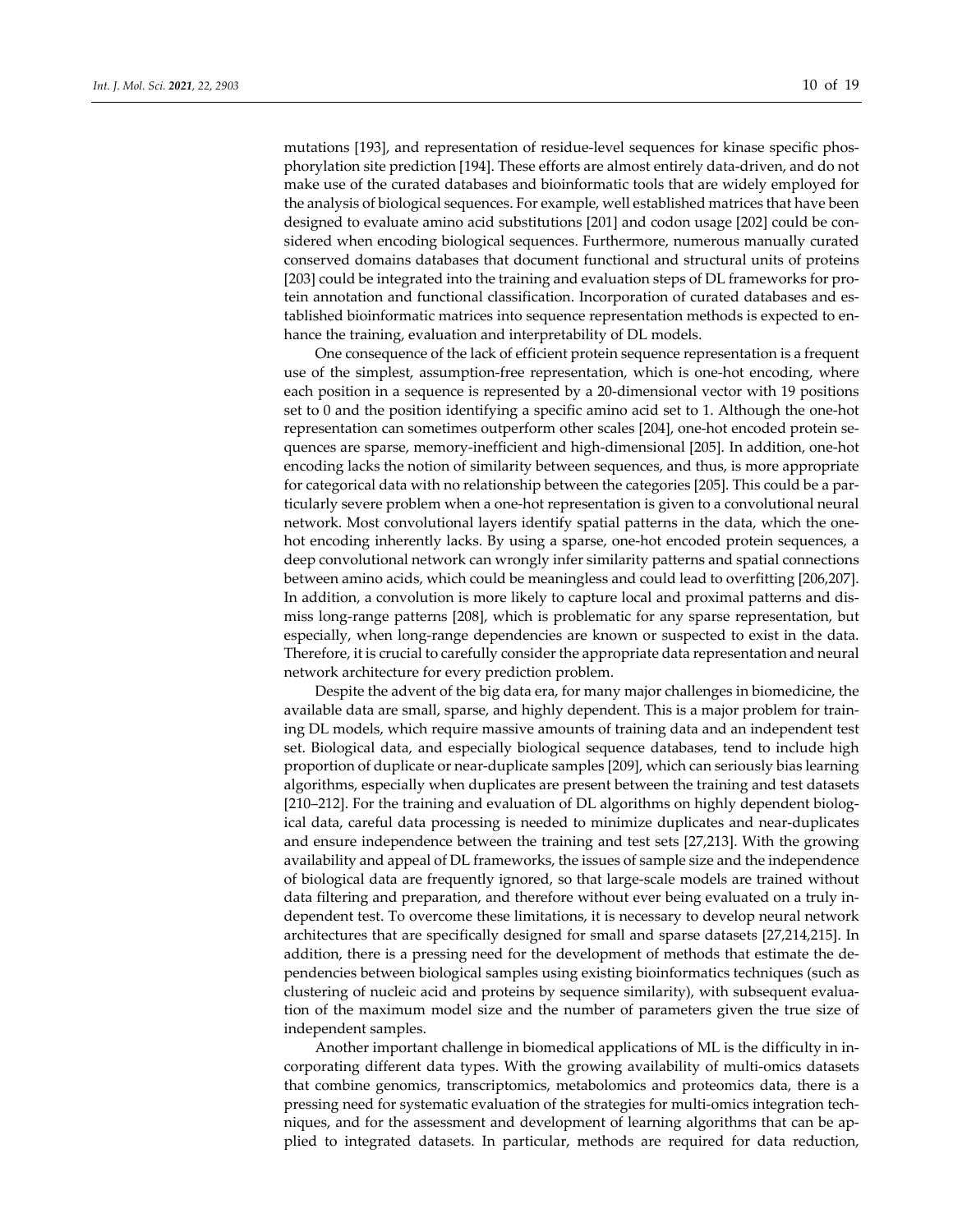visualization, and feature selection that allow a combined view and evaluation of inte‐ grated multi‐omics datasets. Integration of multi‐omics datasets through incorporation of curated network topology can enhance the development of multi‐omics ML pipelines, and provide means for feature connection, selection and reduction based on established biological networks.

Reproducibility is another major issue that has been extensively discussed in the context of biomedical applications of ML and other computational techniques [216]. Code sharing and open-source licensing and sufficient documentation and additional recommended practices are crucial factors to allow reproducibility of computational biology methods [195]. In bioinformatics research, poor reproducibility can also be attributed to data processing, where different pipelines can differ even in estimations for the same dataset [217–219]. Documentation and deposition of the processed data are imperative, and when possible, benchmarking of the processing pipeline and optimized parameters can substantially increase the reproducibility of ML approaches.

Last but not least, the lack of interpretability is a principal issue impeding the wide‐ spread usage and adaptation of ML, and especially DL techniques in bioinformatics re‐ search. Investigation of the biological mechanisms underlying the success of predictive models and features is highly desirable for the acceptance and use of these techniques, and particularly for clinical applications. Despite several important efforts to improve in‐ terpretability of DL models in biomedicine [197–199], model interpretability research in genomic and medicine is highly underdeveloped. Common techniques to address the in‐ terpretation of concepts learned by a deep neural network include activation maximiza‐ tion, which identifies input patterns that maximize a desired model response [35,220]; sensitivity analysis or network function decomposition, aimed to explain the network's decisions and input representation [220–222]; and layer‐wise backpropagation, which propagates the prediction to highlight the supporting input features [223]. Use of bioin‐ formatic techniques, for example, for input representation, will enhance the interpretation of these analyses by revealing biological implications of the input patterns. Therefore, in‐ corporation of established bioinformatics methods and curated databases into ML frame‐ works is a powerful way to increase the interpretability of these approaches, enhance their utility and use in biomedicine, and allow for follow‐up investigation and derivation of hypotheses.

## **2. Conclusions**

Machine learning and deep learning in particular are powerful computational tools that have already revolutionized many domains of research. With the recent expansive growth of genomic, molecular, and clinical data, ML offers unique solutions for the inter‐ rogation, analysis, and processing of these data, and for extracting substantial new knowledge on the underlying processes. The ML techniques are especially appealing in computational biology because of their ability to rapidly derive predictive models in the absence of strong assumptions about the underlying mechanisms, which is typical of some of the most pressing challenges in biomedicine. However, this unique ability also imposes serious obstacles for the development and widespread acceptance of the ML and particularly DL methods, impeding the reproducibility and interpretability of predictive models. Researchers in biomedical fields often lack the background and skills to perform or evaluate ML and especially DL analysis, which may lead to erroneous practices and conclusions [224]. The development of ML frameworks for biomedicine requires expertise in biology or clinical research, to comprehend and evaluate the strengths and limitations of intricate biological and clinical data, to be combined with a strong background in data mining and computational techniques.

Incorporation of ML techniques into established bioinformatics and computational biology frameworks has already notably facilitated the development of predictive models and powerful tools in molecular evolution, proteomics, systems biology, and disease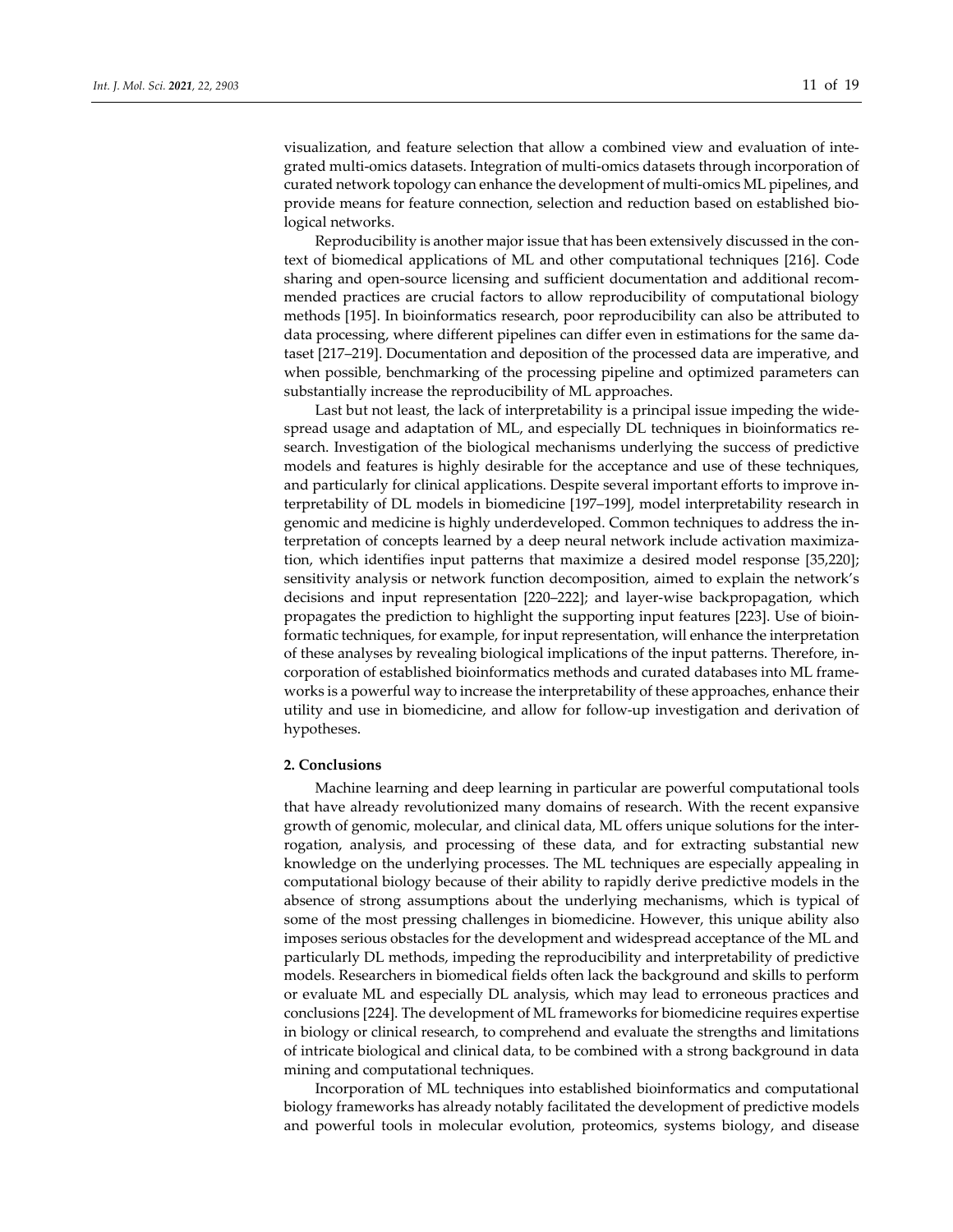genomics. The reliance on bioinformatics frameworks for data processing, training and evaluation of predictive models has been instrumental for the use and acceptance of these techniques in biomedicine, and such integrated approaches present promising solutions for many of the major obstacles for machine learning in biology and medicine.

**Author Contributions:** N.A., A.B.G. and E.V.K. wrote the paper. All authors have read and agreed to the published version of the manuscript.

**Funding:** The authors' research is supported by the intramural research program at the National Institutes of Health (National Library of Medicine). This research received no external funding.

**Institutional Review Board Statement:** Not applicable.

**Informed Consent Statement:** Not applicable.

**Data Availability Statement:** Not applicable for a review article.

**Acknowledgments:** Not applicable.

**Conflicts of Interest:** The authors declare no conflict of interest.

## **References**

- 1. Pevsner, J. Funtional Genomics. In *Bioinformatics and Functional Genomics*; John Wiley & Sons: Hoboken, NJ, USA, 2015; ISBN 9781118581780.
- 2. Ayyildiz, D.; Piazza, S. Introduction to Bioinformatics. In *Methods in Molecular Biology*; Oxford University Press: Oxford, UK; 2019.
- 3. Wodarz, D.; Komarova, N. *Computational Biology of Cancer*; World Scientific: Singapore, 2005.
- 4. Lecun, Y.; Bengio, Y.; Hinton, G. Deep Learning. *Nature* **2015**, *521*, 436–444.
- 5. Butler, K.T.; Davies, D.W.; Cartwright, H.; Isayev, O.; Walsh, A. Machine Learning for Molecular and Materials Science. *Nature* **2018,** doi: 10.1038/s41586‐018‐0337‐2.
- 6. Wu, Y.; Schuster, M.; Chen, Z.; Le, Q.V.; Norouzi, M.; Macherey, W.; Krikun, M.; Cao, Y.; Gao, Q.; Macherey, K.; et al. Google's NMT. *arXiv* **2016,** 1609.08144v2.
- 7. Bhattacharjee, A.; Bayzid, M.S. Machine Learning Based Imputation Techniques for Estimating Phylogenetic Trees from Incomplete Distance Matrices. *BMC Genom.* **2020**, *21*, 497, doi:10.1186/s12864‐020‐06892‐5.
- 8. Abadi, S.; Avram, O.; Rosset, S.; Pupko, T.; Mayrose, I. ModelTeller: Model Selection for Optimal Phylogenetic Reconstruction Using Machine Learning. *Mol. Biol. Evol.* **2020**, doi:10.1093/molbev/msaa154.
- 9. Suvorov, A.; Hochuli, J.; Schrider, D.R. Accurate Inference of Tree Topologies from Multiple Sequence Alignments Using Deep Learning. *Syst. Biol.* **2019**, doi:10.1093/sysbio/syz060.
- 10. Azer, E.S.; Ebrahimabadi, M.H.; Malikić, S.; Khardon, R.; Sahinalp, S.C. Tumor Phylogeny Topology Inference via Deep Learning. *bioRxiv* **2020,** 938852.
- 11. Jafari, R.; Javidi, M.M.; Kuchaki Rafsanjani, M. Using Deep Reinforcement Learning Approach for Solving the Multiple Sequence Alignment Problem. *SN Appl. Sci.* **2019**, *1*, 592, doi:10.1007/s42452‐019‐0611‐4.
- 12. Yu, X. *Introduction to Evolutionary Algorithms*; Springer: Berlin/Heidelberg, Germany, 2010.
- 13. Fortin, F.A.; De Rainville, F.M.; Gardner, M.A.; Parizeau, M.; Gagńe, C. DEAP: Evolutionary Algorithms Made Easy. *J. Mach. Learn. Res.* **2012**, *13*, 2171–2175.
- 14. Whitley, D. A Genetic Algorithm Tutorial. *Stat. Comput.* **1994**, doi:10.1007/BF00175354.
- 15. Pal, S.K.; Bandyopadhyay, S.; Ray, S.S. Evolutionary Computation in Bioinformatics: A Review. *IEEE Trans. Syst. Man Cybern. Part C Appl. Rev.* **2006**, *36*, 601–615, doi:10.1109/TSMCC.2005.855515.
- 16. Sivanandam, S.N.; Deepa, S.N. *Introduction to Genetic Algorithms*; Springer: Berlin/Heidelberg, Germany, 2008; ISBN 9783540731894.
- 17. Audet, C.; Hare, W. Genetic Algorithms. In *Springer Series in Operations Research and Financial Engineering*; Springer: Berlin/Hei‐ delberg, Germany, 2017.
- 18. Strodthoff, N.; Wagner, P.; Wenzel, M.; Samek, W. UDSMProt: Universal Deep Sequence Models for Protein Classification. *Bioinformatics* **2020**, doi:10.1093/bioinformatics/btaa003.
- 19. Liu, B. BioSeq-Analysis: A Platform for DNA, RNA and Protein Sequence Analysis Based on Machine Learning Approaches. *Brief. Bioinform.* **2018**, doi:10.1093/bib/bbx165.
- 20. Gussow, A.B.; Auslander, N.; Faure, G.; Wolf, Y.I.; Zhang, F.; Koonin, E.V. Genomic Determinants of Pathogenicity in SARS‐ CoV‐2 and Other Human Coronaviruses. *Proc. Natl. Acad. Sci. USA* **2020**, *117*, 15193–15199, doi:10.1073/pnas.2008176117.
- 21. Auslander, N.; Wolf, Y.I.; Shabalina, S.A.; Koonin, E.V. A Unique Insert in the Genomes of High‐Risk Human Papillomaviruses with a Predicted Dual Role in Conferring Oncogenic Risk. *F1000Research* **2019**, doi:10.12688/f1000research.19590.1.
- 22. Gussow, A.B.; Auslander, N.; Wolf, Y.I.; Koonin, E.V. Prediction of the Incubation Period for COVID-19 and Future Virus Disease Outbreaks. *BMC Biol.* **2020**, doi:10.1186/s12915‐020‐00919‐9.
- 23. Abadi, S.; Yan, W.X.; Amar, D.; Mayrose, I. A Machine Learning Approach for Predicting CRISPR‐Cas9 Cleavage Efficiencies and Patterns Underlying Its Mechanism of Action. *PLoS Comput. Biol.* **2017**, doi:10.1371/journal.pcbi.1005807.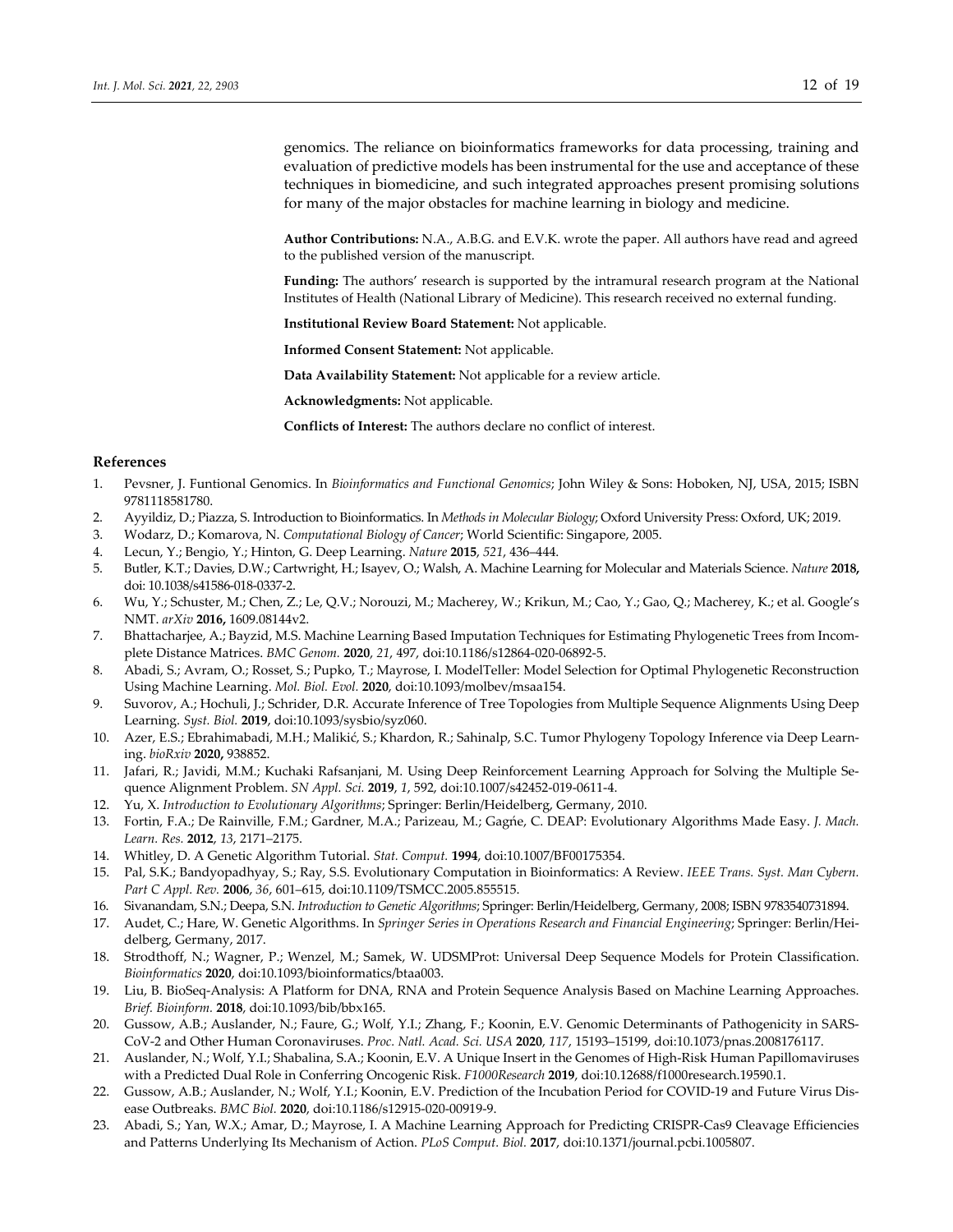- 24. Gussow, A.B.; Park, A.E.; Borges, A.L.; Shmakov, S.A.; Makarova, K.S.; Wolf, Y.I.; Bondy‐Denomy, J.; Koonin, E. V Machine‐Learning Approach Expands the Repertoire of Anti‐CRISPR Protein Families. *Nat. Commun.* **2020**, *11*, 3784, doi:10.1038/s41467‐020‐17652‐0.
- 25. Eitzinger, S.; Asif, A.; Watters, K.E.; Iavarone, A.T.; Knott, G.J.; Doudna, J.A.; Minhas, F.; Ul, A.A. Machine Learning Predicts New Anti‐CRISPR Proteins. *Nucleic Acids Res.* **2020**, *48*, 4698–4708, doi:10.1093/nar/gkaa219.
- 26. Solis‐Reyes, S.; Avino, M.; Poon, A.; Kari, L. An Open‐Source k‐Mer Based Machine Learning Tool for Fast and Accurate Sub‐ typing of HIV‐1 Genomes. *PLoS ONE* **2018**, *13*, e0206409, doi:10.1371/journal.pone.0206409.
- 27. Auslander, N.; Gussow, A.B.; Benler, S.; Wolf, Y.I.; Koonin, E. V Seeker: Alignment-Free Identification of Bacteriophage Genomes by Deep Learning. *Nucleic Acids Res.* **2020**, *48*, e121–e121, doi:10.1093/nar/gkaa856.
- 28. Fang, Z.; Tan, J.; Wu, S.; Li, M.; Xu, C.; Xie, Z.; Zhu, H. PPR‐Meta: A Tool forIdentifying Phages and Plasmids from Metagenomic Fragments Using Deep Learning. *Gigascience* **2019**, doi:10.1093/gigascience/giz066.
- 29. Ren, J.; Song, K.; Deng, C.; Ahlgren, N.A.; Fuhrman, J.A.; Li, Y.; Xie, X.; Poplin, R.; Sun, F. Identifying Viruses from Metagenomic Data Using Deep Learning. *Quant. Biol.* **2020**, doi:10.1007/s40484‐019‐0187‐4.
- 30. Seo, S.; Oh, M.; Park, Y.; Kim, S. DeepFam: Deep Learning Based Alignment‐Free Method for Protein Family Modeling and Prediction. *Bioinformatics* **2018**, *34*, i254–i262.
- 31. Kumar, M.; Thakur, V.; Raghava, G.P.S. COPid: Composition Based Protein Identification. *In Silico Biol.* **2008**, *8*, 121–128.
- 32. Liu, X.L. Deep Recurrent Neural Network for Protein Function Prediction from Sequence. *arXiv* **2017**, *arXiv*:1701.08318.
- 33. Hamid, M.N.; Friedberg, I. Identifying Antimicrobial Peptides Using Word Embedding with Deep Recurrent Neural Networks. *Bioinformatics* **2019**, doi:10.1093/bioinformatics/bty937.
- 34. Zacharaki, E.I. Prediction of Protein Function Using a Deep Convolutional Neural Network Ensemble. *PeerJ Comput. Sci.* **2017**, doi:10.7717/peerj‐cs.124.
- 35. Nguyen, A.; Dosovitskiy, A.; Yosinski, J.; Brox, T.; Clune, J. Synthesizing the Preferred Inputs for Neurons in Neural Networks via Deep Generator Networks. *arXiv* **2016**, arXiv:1605.09304.
- 36. Le, N.Q.K.; Yapp, E.K.Y.; Nagasundaram, N.; Yeh, H.Y. Classifying Promoters by Interpreting the Hidden Information of DNA Sequences via Deep Learning and Combination of Continuous FastText N‐Grams. *Front. Bioeng. Biotechnol.* **2019**, doi:10.3389/fbioe.2019.00305.
- 37. Umarov, R.K.; Solovyev, V.V. Recognition of Prokaryotic and Eukaryotic Promoters Using Convolutional Deep Learning Neural Networks. *PLoS ONE* **2017**, *12*, e0171410, doi:10.1371/journal.pone.0171410.
- 38. Le, N.Q.K.; Ho, Q.‐T.; Nguyen, T.‐T.‐D.; Ou, Y.‐Y. A Transformer Architecture Based on BERT and 2D Convolutional Neural Network to Identify DNA Enhancers from Sequence Information. *Brief. Bioinform.* **2021**, doi:10.1093/bib/bbab005.
- 39. Min, X.; Zeng, W.; Chen, S.; Chen, N.; Chen, T.; Jiang, R. Predicting Enhancers with Deep Convolutional Neural Networks. *BMC Bioinform.* **2017**, *18*, 478, doi:10.1186/s12859‐017‐1878‐3.
- 40. Xu, Y.; Zhao, X.; Liu, S.; Zhang, W. Predicting Long Non‐Coding RNAs through Feature Ensemble Learning. *BMC Genom.* **2020**, *21*, 865, doi:10.1186/s12864‐020‐07237‐y.
- 41. Sun, L.; Liu, H.; Zhang, L.; Meng, J. LncRScan-SVM: A Tool for Predicting Long Non-Coding RNAs Using Support Vector Machine. *PLoS ONE* **2015**, *10*, e0139654, doi:10.1371/journal.pone.0139654.
- 42. Schneider, H.W.; Raiol, T.; Brigido, M.M.; Walter, M.E.M.T.; Stadler, P.F. A Support Vector Machine Based Method to Distin‐ guish Long Non‐Coding RNAs from Protein Coding Transcripts. *BMC Genom.* **2017**, *18*, 804, doi:10.1186/s12864‐017‐4178‐4.
- 43. Hu, L.; Xu, Z.; Hu, B.; Lu, Z.J. COME: A Robust Coding Potential Calculation Tool for LncRNA Identification and Characteri‐ zation Based on Multiple Features. *Nucleic Acids Res.* **2017**, *45*, e2, doi:10.1093/nar/gkw798.
- 44. Zhao, J.; Song, X.; Wang, K. LncScore: Alignment-Free Identification of Long Noncoding RNA from Assembled Novel Transcripts. *Sci. Rep.* **2016**, doi:10.1038/srep34838.
- 45. Wen, M.; Cong, P.; Zhang, Z.; Lu, H.; Li, T. DeepMirTar: A Deep-Learning Approach for Predicting Human MiRNA Targets. *Bioinformatics* **2018**, *34*, 3781–3787, doi:10.1093/bioinformatics/bty424.
- 46. Zheng, X.; Chen, L.; Li, X.; Zhang, Y.; Xu, S.; Huang, X. Prediction of MiRNA Targets by Learning from Interaction Sequences. *PLoS ONE* **2020**, *15*, e0232578, doi:10.1371/journal.pone.0232578.
- 47. Mitrofanov, A.; Alkhnbashi, O.S.; Shmakov, S.A.; Makarova, K.S.; Koonin, E.V.; Backofen, R. CRISPRIdentify: Identification of CRISPR Arrays Using Machine Learning Approach. *bioRxiv* **2020**.
- 48. Blom, N.; Sicheritz-Pontén, T.; Gupta, R.; Gammeltoft, S.; Brunak, S. Prediction of Post-Translational Glycosylation and Phosphorylation of Proteins from the Amino Acid Sequence. *Proteomics* **2004**, *4*, 1633–1649.
- 49. Huang, G.; Li, J. Feature Extractions for Computationally Predicting Protein Post‐ Translational Modifications. *Curr. Bioinform.* **2017**, doi:10.2174/1574893612666170707094916.
- 50. Wang, D.; Liu, D.; Yuchi, J.; He, F.; Jiang, Y.; Cai, S.; Li, J.; Xu, D. MusiteDeep: A Deep‐Learning Based Webserver for Protein Post‐Translational Modification Site Prediction and Visualization. *Nucleic Acids Res.* **2020**, doi:10.1093/nar/gkaa275.
- 51. Duan, G.; Walther, D. The Roles of Post‐Translational Modifications in the Context of Protein Interaction Networks. *PLoS Com‐ put. Biol.* **2015**, doi:10.1371/journal.pcbi.1004049.
- 52. Jia, C.; Zuo, Y.; Zou, Q. O‐GlcNAcPRED‐II: An Integrated Classification Algorithm for Identifying O‐GlcNAcylation Sites Based on Fuzzy Undersampling and a K‐Means PCA Oversampling Technique. *Bioinformatics* **2018**, doi:10.1093/bioinformatics/bty039.
- 53. Gao, J.; Thelen, J.J.; Dunker, A.K.; Xu, D. Musite, a Tool for Global Prediction of General and Kinase‐Specific Phosphorylation Sites. *Mol. Cell. Proteom.* **2010**, doi:10.1074/mcp.M110.001388.
- 54. Caragea, C.; Sinapov, J.; Silvescu, A.; Dobbs, D.; Honavar, V. Glycosylation Site Prediction Using Ensembles of Support Vector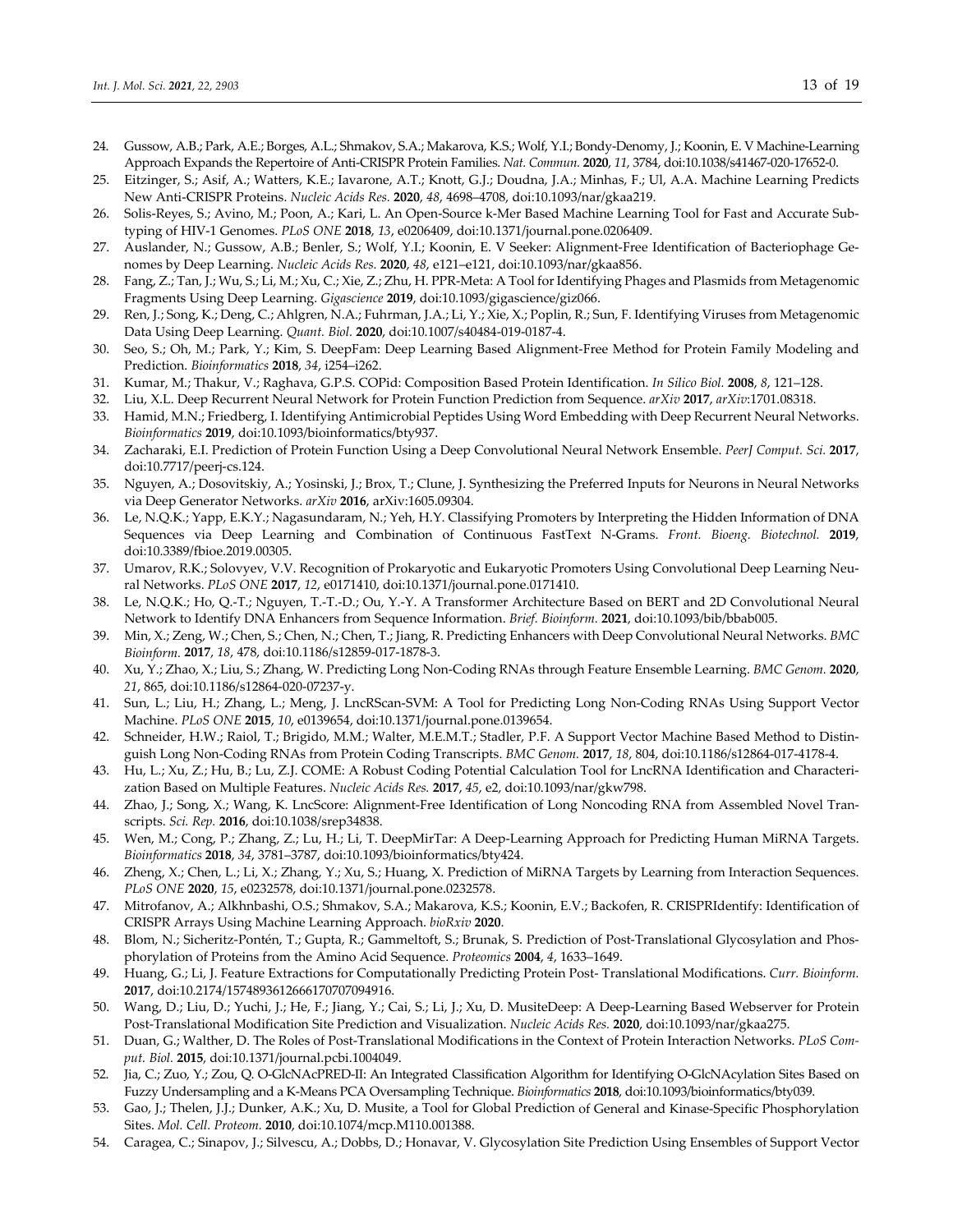Machine Classifiers. *BMC Bioinform.* **2007**, doi:10.1186/1471‐2105‐8‐438.

- 55. Luo, F.; Wang, M.; Liu, Y.; Zhao, X.M.; Li, A. DeepPhos: Prediction of Protein Phosphorylation Sites with Deep Learning. *Bio‐ informatics* **2019**, doi:10.1093/bioinformatics/bty1051.
- 56. Kotidis, P.; Kontoravdi, C. Harnessing the Potential of Artificial Neural Networks for Predicting Protein Glycosylation. *Metab. Eng. Commun.* **2020**, doi:10.1016/j.mec.2020.e00131.
- 57. Hameduh, T.; Haddad, Y.; Adam, V.; Heger, Z. Homology Modeling in the Time of Collective and Artificial Intelligence. *Com‐ put. Struct. Biotechnol. J.* **2020**, *18*, 3494–3506, doi:10.1016/j.csbj.2020.11.007.
- 58. Torrisi, M.; Pollastri, G.; Le, Q. Deep Learning Methods in Protein Structure Prediction. *Comput. Struct. Biotechnol. J.* **2020**, *18*, 1301–1310, doi:10.1016/j.csbj.2019.12.011.
- 59. Shakhnovich, B.E. Protein Structure and Evolutionary History Determine Sequence Space Topology. *Genome Res.* **2005**, *15*, 385–392, doi:10.1101/gr.3133605.
- 60. Muhammed, M.T.; Aki‐Yalcin, E. Homology Modeling in Drug Discovery: Overview, Current Applications, and Future Per‐ spectives. *Chem. Biol. Drug Des.* **2019**, *93*, 12–20, doi:10.1111/cbdd.13388.
- 61. Lazaridis, T.; Karplus, M. Effective Energy Functions for Protein Structure Prediction. *Curr. Opin. Struct. Biol.* **2000**, *10*, 139–145.
- 62. Snow, C.D.; Sorin, E.J.; Rhee, Y.M.; Pande, V.S. How Well Can Simulation Predict Protein Folding Kinetics and Thermodynam‐ ics? *Annu. Rev. Biophys. Biomol. Struct.* **2005**, *34*, 43–69.
- 63. Spassov, V.Z.; Flook, P.K.; Yan, L. LOOPER: A Molecular Mechanics‐Based Algorithm for Protein Loop Prediction. *Protein Eng. Des. Sel.* **2008**, doi:10.1093/protein/gzm083.
- 64. Kryshtafovych, A.; Schwede, T.; Topf, M.; Fidelis, K.; Moult, J. Critical Assessment of Methods of Protein Structure Prediction (CASP)—Round XIII. *Proteins Struct. Funct. Bioinform.* **2019**, *87*, 1011–1020, doi:10.1002/prot.25823.
- 65. Xu, J.; Wang, S. Analysis of Distance‐based Protein Structure Prediction by Deep Learning in CASP13. *Proteins Struct. Funct. Bioinform.* **2019**, *87*, 1069–1081, doi:10.1002/prot.25810.
- 66. Zheng, W.; Li, Y.; Zhang, C.; Pearce, R.; Mortuza, S.M.; Zhang, Y. Deep-learning Contact-map Guided Protein Structure Prediction in CASP13. *Proteins Struct. Funct. Bioinform.* **2019**, *87*, 1149–1164, doi:10.1002/prot.25792.
- 67. Li, Y.; Hu, J.; Zhang, C.; Yu, D.‐J.; Zhang, Y. ResPRE: High‐Accuracy Protein Contact Prediction by Coupling Precision Matrix with Deep Residual Neural Networks. *Bioinformatics* **2019**, *35*, 4647–4655, doi:10.1093/bioinformatics/btz291.
- 68. Hou, J.; Wu, T.; Guo, Z.; Quadir, F.; Cheng, J. The MULTICOM Protein Structure Prediction Server Empowered by Deep Learn‐ ing and Contact Distance Prediction. In *Protein Structure Prediction*; Humana Press: New York, NY, USA, 2020; pp. 13–26.
- 69. Jones, D.T.; Kandathil, S.M. High Precision in Protein Contact Prediction Using Fully Convolutional Neural Networks and Minimal Sequence Features. *Bioinformatics* **2018**, *34*, 3308–3315, doi:10.1093/bioinformatics/bty341.
- 70. Adhikari, B.; Hou, J.; Cheng, J. DNCON2: Improved Protein Contact Prediction Using Two‐Level Deep Convolutional Neural Networks. *Bioinformatics* **2018**, *34*, 1466–1472, doi:10.1093/bioinformatics/btx781.
- 71. Senior, A.W.; Evans, R.; Jumper, J.; Kirkpatrick, J.; Sifre, L.; Green, T.; Qin, C.; Žídek, A.; Nelson, A.W.R.; Bridgland, A.; et al. Protein Structure Prediction Using Multiple Deep Neural Networks in the 13th Critical Assessment of Protein Structure Predic‐ tion (CASP13). *Proteins Struct. Funct. Bioinform.* **2019**, *87*, 1141–1148, doi:10.1002/prot.25834.
- 72. Fukuda, H.; Tomii, K. DeepECA: An End‐to‐End Learning Framework for Protein Contact Prediction from a Multiple Sequence Alignment. *BMC Bioinform.* **2020**, *21*, 10, doi:10.1186/s12859‐019‐3190‐x.
- 73. Kandathil, S.M.; Greener, J.G.; Jones, D.T. Prediction of Interresidue Contacts with DeepMetaPSICOV in CASP13. *Proteins Struct. Funct. Bioinform.* **2019**, *87*, 1092–1099, doi:10.1002/prot.25779.
- 74. Stahl, K.; Schneider, M.; Brock, O. EPSILON‐CP: Using Deep Learning to Combine Information from Multiple Sources for Pro‐ tein Contact Prediction. *BMC Bioinform.* **2017**, *18*, 303, doi:10.1186/s12859‐017‐1713‐x.
- 75. Gao, M.; Zhou, H.; Skolnick, J. DESTINI: A Deep‐Learning Approach to Contact‐Driven Protein Structure Prediction. *Sci. Rep.* **2019**, *9*, 3514, doi:10.1038/s41598‐019‐40314‐1.
- 76. AlQuraishi, M. AlphaFold at CASP13. *Bioinformatics* **2019**, *35*, 4862–4865, doi:10.1093/bioinformatics/btz422.
- 77. Senior, A.W.; Evans, R.; Jumper, J.; Kirkpatrick, J.; Sifre, L.; Green, T.; Qin, C.; Žídek, A.; Nelson, A.W.R.; Bridgland, A.; et al. Improved Protein Structure Prediction Using Potentials from Deep Learning. *Nature* **2020**, *577*, 706–710, doi:10.1038/s41586‐019‐1923‐7.
- 78. Liu, J.; Wu, T.; Guo, Z.; Hou, J.; Cheng, J. Improving Protein Tertiary Structure Prediction by Deep Learning and Distance Prediction in CASP14. *bioRxiv* **2021**.
- 79. He, K.; Zhang, X.; Ren, S.; Sun, J. Deep Residual Learning for Image Recognition. In Proceedings of the IEEE Computer Society Conference on Computer Vision and Pattern Recognition, Las Vegas, NV, USA, 27–30 June 2016.
- 80. Camacho, D.M.; Collins, K.M.; Powers, R.K.; Costello, J.C.; Collins, J.J. Next-Generation Machine Learning for Biological Networks. *Cell* **2018**, *173*, 1581–1592.
- 81. Marbach, D.; Costello, J.C.; Küffner, R.; Vega, N.M.; Prill, R.J.; Camacho, D.M.; Allison, K.R.; Kellis, M.; Collins, J.J.; Aderhold, A.; et al. Wisdom of Crowds for Robust Gene Network Inference. *Nat. Methods* **2012**, doi:10.1038/nmeth.2016.
- 82. Mordelet, F.; Vert, J.P. SIRENE: Supervised Inference of Regulatory Networks. *Bioinformatics* **2008**, *24*, i76–i82.
- 83. Mignone, P.; Pio, G.; D'Elia, D.; Ceci, M. Exploiting Transfer Learning for the Reconstruction of the Human Gene Regulatory Network. *Bioinformatics* **2020**, doi:10.1093/bioinformatics/btz781.
- 84. Jackson, C.A.; Castro, D.M.; Saldi, G.A.; Bonneau, R.; Gresham, D. Gene Regulatory Network Reconstruction Using Single‐Cell Rna Sequencing of Barcoded Genotypes in Diverse Environments. *eLife* **2020**, doi:10.7554/eLife.51254.
- 85. Greene, D.; Cagney, G.; Krogan, N.; Cunningham, P. Ensemble Non-Negative Matrix Factorization Methods for Clustering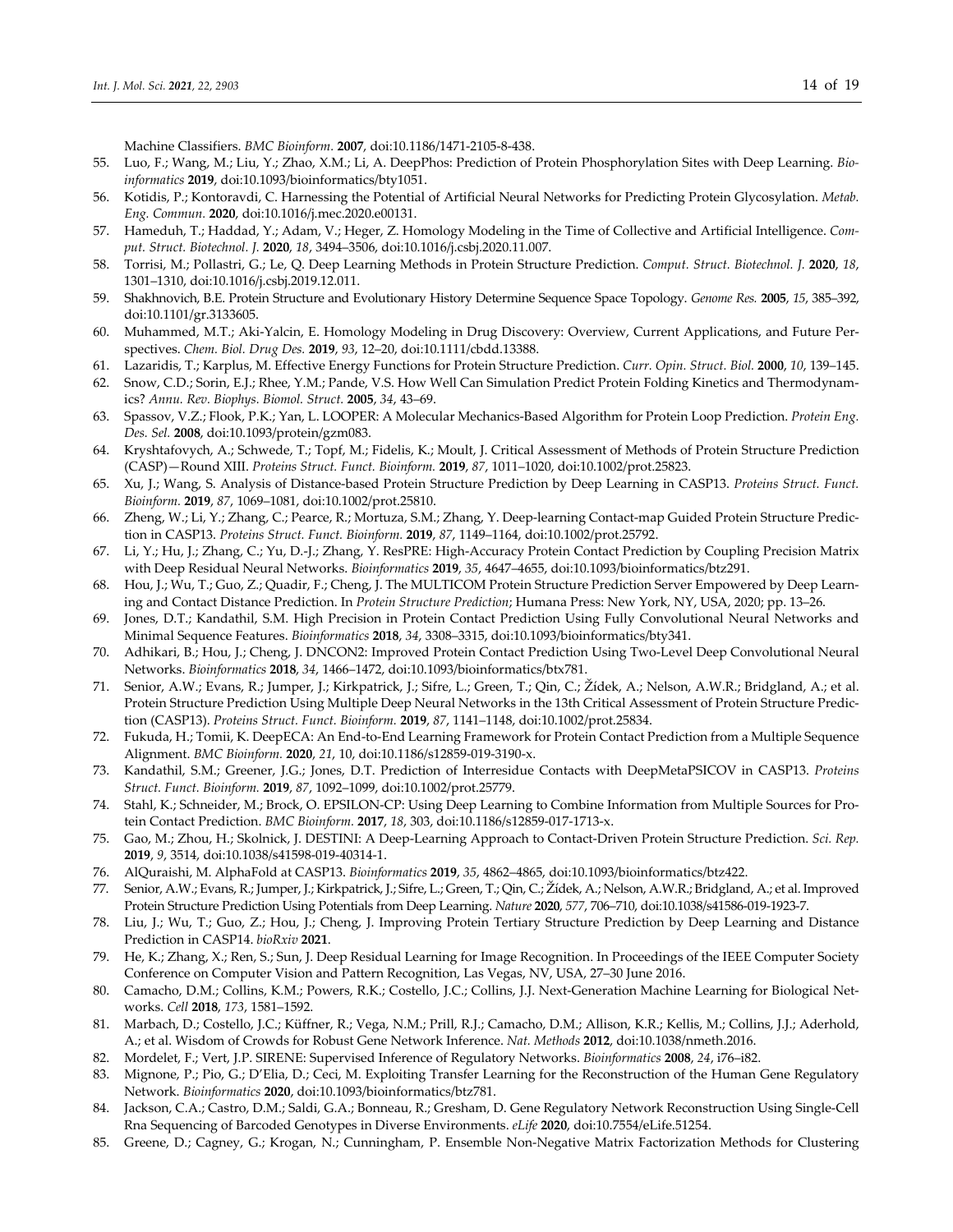Protein‐Protein Interactions. *Bioinformatics* **2008**, doi:10.1093/bioinformatics/btn286.

- 86. Huang, D.-S.; Zhang, L.; Han, K.; Deng, S.; Yang, K.; Zhang, H. Prediction of Protein-Protein Interactions Based on Protein-Protein Correlation Using Least Squares Regression. *Curr. Protein Pept. Sci.* **2014**, doi:10.2174/1389203715666140724084019.
- 87. You, Z.H.; Lei, Y.K.; Zhu, L.; Xia, J.; Wang, B. Prediction of Protein-Protein Interactions from Amino Acid Sequences with Ensemble Extreme Learning Machines and Principal Component Analysis. *BMC Bioinform.* **2013**, doi:10.1186/1471‐2105‐14‐S8‐S10.
- 88. Zhang, L.; Yu, G.; Xia, D.; Wang, J. Protein–Protein Interactions Prediction Based on Ensemble Deep Neural Networks. *Neuro‐ computing* **2019**, doi:10.1016/j.neucom.2018.02.097.
- 89. Yang, F.; Fan, K.; Song, D.; Lin, H. Graph-Based Prediction of Protein-Protein Interactions with Attributed Signed Graph Embedding. *BMC Bioinform.* **2020**, doi:10.1186/s12859‐020‐03646‐8.
- 90. Chatterjee, P.; Basu, S.; Kundu, M.; Nasipuri, M.; Plewczynski, D. PPI\_SVM: Prediction of Protein-Protein Interactions Using Machine Learning, Domain‐Domain Affinities and Frequency Tables. *Cell. Mol. Biol. Lett.* **2011**, doi:10.2478/s11658‐011‐0008‐x.
- 91. Chen, C.; Zhang, Q.; Ma, Q.; Yu, B. LightGBM-PPI: Predicting Protein-Protein Interactions through LightGBM with Multi-Information Fusion. *Chemom. Intell. Lab. Syst.* **2019**, doi:10.1016/j.chemolab.2019.06.003.
- 92. Wang, Y.B.; You, Z.H.; Li, X.; Jiang, T.H.; Chen, X.; Zhou, X.; Wang, L. Predicting Protein-Protein Interactions from Protein Sequences by a Stacked Sparse Autoencoder Deep Neural Network. *Mol. Biosyst.* **2017**, doi:10.1039/c7mb00188f.
- 93. Du, X.; Sun, S.; Hu, C.; Yao, Y.; Yan, Y.; Zhang, Y. DeepPPI: Boosting Prediction of Protein-Protein Interactions with Deep Neural Networks. *J. Chem. Inf. Model.* **2017**, doi:10.1021/acs.jcim.7b00028.
- 94. Lei, H.; Wen, Y.; You, Z.; Elazab, A.; Tan, E.L.; Zhao, Y.; Lei, B. Protein-Protein Interactions Prediction via Multimodal Deep Polynomial Network and Regularized Extreme Learning Machine. *IEEE J. Biomed. Health Inform.* **2019**, doi:10.1109/JBHI.2018.2845866.
- 95. Hashemifar, S.; Neyshabur, B.; Khan, A.A.; Xu, J. Predicting Protein-Protein Interactions through Sequence-Based Deep Learning. *Bioinformatics* **2018**, *34*, i802–i810.
- 96. Lu, Y.; Guo, Y.; Korhonen, A. Link Prediction in Drug-Target Interactions Network Using Similarity Indices. *BMC Bioinform.* **2017**, doi:10.1186/s12859‐017‐1460‐z.
- 97. Nascimento, A.C.A.; Prudêncio, R.B.C.; Costa, I.G. A Drug‐Target Network‐Based Supervised Machine Learning Repurposing Method Allowing the Use of Multiple Heterogeneous Information Sources. In *Methods in Molecular Biology*; Springer: Berlin/Hei‐ delberg, Germany, 2019.
- 98. Aghakhani, S.; Qabaja, A.; Alhajj, R. Integration of K‐Means Clustering Algorithm with Network Analysis for Drug‐Target Interactions Network Prediction. *Int. J. Data Min. Bioinform.* **2018**, doi:10.1504/IJDMB.2018.094776.
- 99. Madhukar, N.S.; Khade, P.K.; Huang, L.; Gayvert, K.; Galletti, G.; Stogniew, M.; Allen, J.E.; Giannakakou, P.; Elemento, O. A Bayesian Machine Learning Approach for Drug Target Identification Using Diverse Data Types. *Nat. Commun.* **2019**, doi:10.1038/s41467‐019‐12928‐6.
- 100. Zeng, X.; Zhu, S.; Hou, Y.; Zhang, P.; Li, L.; Li, J.; Huang, L.F.; Lewis, S.J.; Nussinov, R.; Cheng, F. Network‐Based Prediction of Drug‐Target Interactions Using an Arbitrary‐Order Proximity Embedded Deep Forest. *Bioinformatics* **2020**, doi:10.1093/bioin‐ formatics/btaa010.
- 101. Liu, P.; Li, H.; Li, S.; Leung, K.S. Improving Prediction of Phenotypic Drug Response on Cancer Cell Lines Using Deep Convo‐ lutional Network. *BMC Bioinform.* **2019**, doi:10.1186/s12859‐019‐2910‐6.
- 102. Chang, Y.; Park, H.; Yang, H.J.; Lee, S.; Lee, K.Y.; Kim, T.S.; Jung, J.; Shin, J.M. Cancer Drug Response Profile Scan (CDRscan): A Deep Learning Model That Predicts Drug Effectiveness from Cancer Genomic Signature. *Sci. Rep.* **2018**, doi:10.1038/s41598‐018‐27214‐6.
- 103. Chiu, Y.C.; Chen, H.I.H.; Zhang, T.; Zhang, S.; Gorthi, A.; Wang, L.J.; Huang, Y.; Chen, Y. Predicting Drug Response of Tumors from Integrated Genomic Profiles by Deep Neural Networks. *BMC Med. Genom.* **2019**, doi:10.1186/s12920‐018‐0460‐9.
- 104. Sharifi‐Noghabi, H.; Zolotareva, O.; Collins, C.C.; Ester, M. MOLI: Multi‐Omics Late Integration with Deep Neural Networks for Drug Response Prediction. *Bioinformatics* **2019**, *35*, i501–i509.
- 105. Duran‐Frigola, M.; Pauls, E.; Guitart‐Pla, O.; Bertoni, M.; Alcalde, V.; Amat, D.; Juan‐Blanco, T.; Aloy, P. Extending the Small‐Molecule Similarity Principle to All Levels of Biology with the Chemical Checker. *Nat. Biotechnol.* **2020**, doi:10.1038/s41587‐020‐0502‐7.
- 106. Kaushik, A.C.; Mehmood, A.; Dai, X.; Wei, D.Q. A Comparative Chemogenic Analysis for Predicting Drug‐Target Pair via Machine Learning Approaches. *Sci. Rep.* **2020**, doi:10.1038/s41598‐020‐63842‐7.
- 107. Li, Z.; Han, P.; You, Z.H.; Li, X.; Zhang, Y.; Yu, H.; Nie, R.; Chen, X. In Silico Prediction of Drug‐Target Interaction Networks Based on Drug Chemical Structure and Protein Sequences. *Sci. Rep.* **2017**, doi:10.1038/s41598‐017‐10724‐0.
- 108. Ghanat Bari, M.; Ung, C.Y.; Zhang, C.; Zhu, S.; Li, H. Machine Learning‐Assisted Network Inference Approach to Identify a New Class of Genes That Coordinate the Functionality of Cancer Networks. *Sci. Rep.* **2017**, doi:10.1038/s41598‐017‐07481‐5.
- 109. Kong, J.H.; Lee, H.; Kim, D.; Han, S.K.; Ha, D.; Shin, K.; Kim, S. Network‐Based Machine Learning in Colorectal and Bladder Organoid Models Predicts Anti‐Cancer Drug Efficacy in Patients. *Nat. Commun.* **2020**, doi:10.1038/s41467‐020‐19313‐8.
- 110. Ammad-Ud-Din, M.; Khan, S.A.; Wennerberg, K.; Aittokallio, T. Systematic Identification of Feature Combinations for Predicting Drug Response with Bayesian Multi‐View Multi‐Task Linear Regression. *Bioinformatics* **2017**, *33*, i359–i368.
- 111. Stanfield, Z.; Coskun, M.; Koyutürk, M. Drug Response Prediction as a Link Prediction Problem. *Sci. Rep.* **2017**, doi:10.1038/srep40321.
- 112. Shaked, I.; Oberhardt, M.A.; Atias, N.; Sharan, R.; Ruppin, E. Metabolic Network Prediction of Drug Side Effects. *Cell Syst.* **2016**, doi:10.1016/j.cels.2016.03.001.
- 113. Zhao, X.; Chen, L.; Lu, J. A Similarity‐Based Method for Prediction of Drug Side Effects with Heterogeneous Information. *Math. Biosci.* **2018**, doi:10.1016/j.mbs.2018.09.010.
- 114. Zhang, W.; Liu, F.; Luo, L.; Zhang, J. Predicting Drug Side Effects by Multi‐Label Learning and Ensemble Learning. *BMC*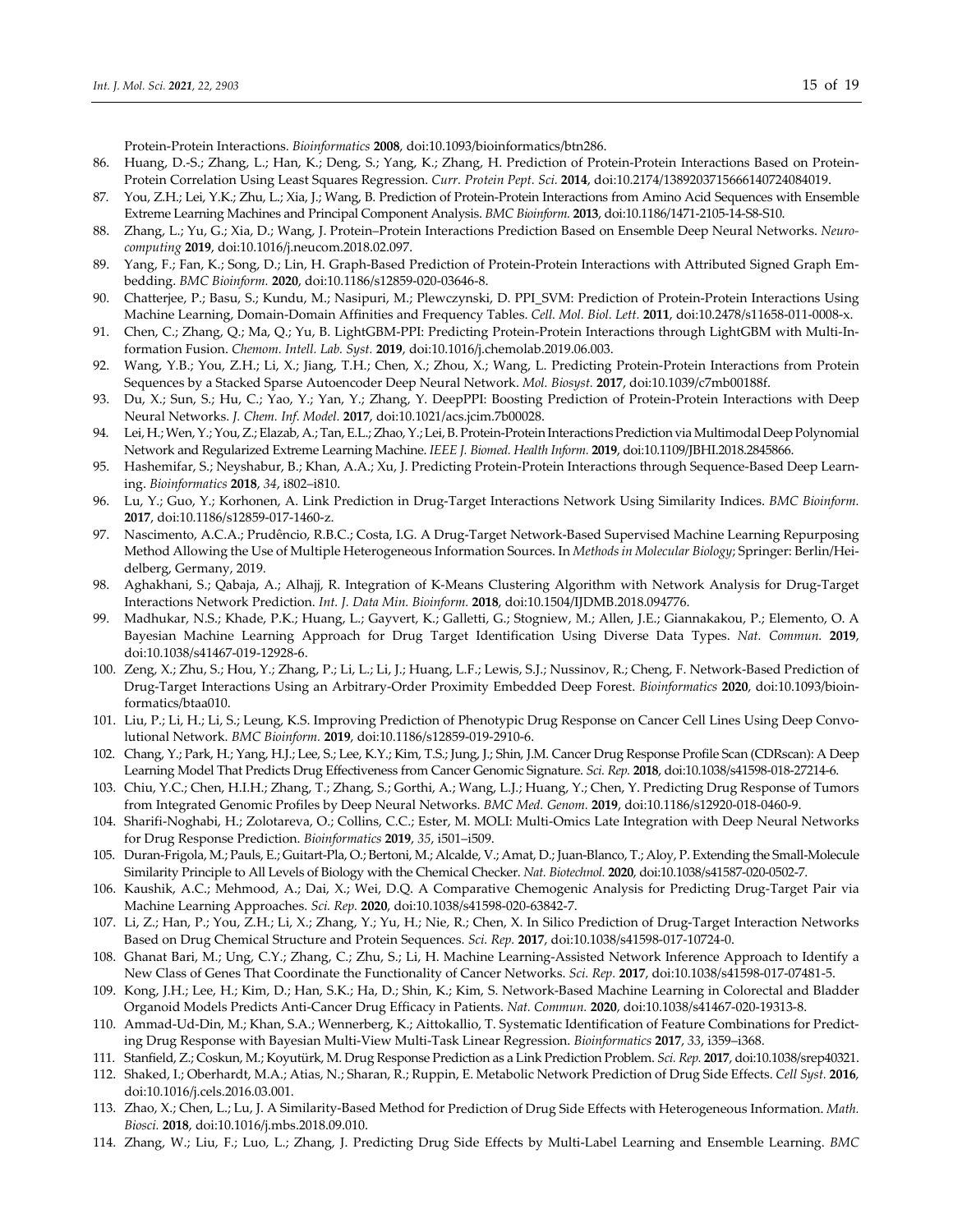*Bioinform.* **2015**, doi:10.1186/s12859‐015‐0774‐y.

- 115. Cheng, F.; Kovács, I.A.; Barabási, A.L. Network‐Based Prediction of Drug Combinations. *Nat. Commun.* **2019**, doi:10.1038/s41467‐019‐09186‐x.
- 116. Singh, H.; Rana, P.S.; Singh, U. Prediction of Drug Synergy in Cancer Using Ensemble‐Based Machine Learning Techniques. *Mod. Phys. Lett. B* **2018**, doi:10.1142/S0217984918501324.
- 117. Wildenhain, J.; Spitzer, M.; Dolma, S.; Jarvik, N.; White, R.; Roy, M.; Griffiths, E.; Bellows, D.S.; Wright, G.D.; Tyers, M. Predic‐ tion of Synergism from Chemical‐Genetic Interactions by Machine Learning. *Cell Syst.* **2015**, doi:10.1016/j.cels.2015.12.003.
- 118. Zeng, X.; Zhu, S.; Liu, X.; Zhou, Y.; Nussinov, R.; Cheng, F. DeepDR: A Network‐Based Deep Learning Approach to in Silico Drug Repositioning. *Bioinformatics* **2019**, doi:10.1093/bioinformatics/btz418.
- 119. Gottlieb, A.; Stein, G.Y.; Ruppin, E.; Sharan, R. PREDICT: A Method for Inferring Novel Drug Indications with Application to Personalized Medicine. *Mol. Syst. Biol.* **2011**, doi:10.1038/msb.2011.26.
- 120. Himmelstein, D.S.; Lizee, A.; Hessler, C.; Brueggeman, L.; Chen, S.L.; Hadley, D.; Green, A.; Khankhanian, P.; Baranzini, S.E. Systematic Integration of Biomedical Knowledge Prioritizes Drugs for Repurposing. *eLife* **2017**, doi:10.7554/eLife.26726.
- 121. Dale, J.M.; Popescu, L.; Karp, P.D. Machine Learning Methods for Metabolic Pathway Prediction. *BMC Bioinform.* **2010**, doi:10.1186/1471‐2105‐11‐15.
- 122. Baranwal, M.; Magner, A.; Elvati, P.; Saldinger, J.; Violi, A.; Violi, A.; Hero, A.O. A Deep Learning Architecture for Metabolic Pathway Prediction. *Bioinformatics* **2020**, doi:10.1093/bioinformatics/btz954.
- 123. Çubuk, C.; Hidalgo, M.R.; Amadoz, A.; Rian, K.; Salavert, F.; Pujana, M.A.; Mateo, F.; Herranz, C.; Carbonell‐Caballero, J.; Dopazo, J. Differential Metabolic Activity and Discovery of Therapeutic Targets Using Summarized Metabolic Pathway Models. *Npj Syst. Biol. Appl.* **2019**, doi:10.1038/s41540‐019‐0087‐2.
- 124. Auslander, N.; Wagner, A.; Oberhardt, M.; Ruppin, E. Data‐Driven Metabolic Pathway Compositions Enhance Cancer Survival Prediction. *PLoS Comput. Biol.* **2016**, *12*, doi:10.1371/journal.pcbi.1005125.
- 125. Kim, J.Y.; Lee, H.; Woo, J.; Yue, W.; Kim, K.; Choi, S.; Jang, J.J.; Kim, Y.; Park, I.A.; Han, D.; et al. Reconstruction of Pathway Modification Induced by Nicotinamide Using Multi‐Omic Network Analyses in Triple Negative Breast Cancer. *Sci. Rep.* **2017**, doi:10.1038/s41598‐017‐03322‐7.
- 126. Fu, G.; Ding, Y.; Seal, A.; Chen, B.; Sun, Y.; Bolton, E. Predicting Drug Target Interactions Using Meta‐Path‐Based Semantic Network Analysis. *BMC Bioinform.* **2016**, doi:10.1186/s12859‐016‐1005‐x.
- 127. Yang, M.; Simm, J.; Lam, C.C.; Zakeri, P.; Van Westen, G.J.P.; Moreau, Y.; Saez‐Rodriguez, J. Linking Drug Target and Pathway Activation for Effective Therapy Using Multi‐Task Learning. *Sci. Rep.* **2018**, doi:10.1038/s41598‐018‐25947‐y.
- 128. Esteban‐Medina, M.; Peña‐Chilet, M.; Loucera, C.; Dopazo, J. Exploring the Druggable Space around the Fanconi Anemia Path‐ way Using Machine Learning and Mechanistic Models. *BMC Bioinform.* **2019**, doi:10.1186/s12859‐019‐2969‐0.
- 129. Way, G.P.; Sanchez‐Vega, F.; La, K.; Armenia, J.; Chatila, W.K.; Luna, A.; Sander, C.; Cherniack, A.D.; Mina, M.; Ciriello, G.; et al. Machine Learning Detects Pan‐Cancer Ras Pathway Activation in The Cancer Genome Atlas. *Cell Rep.* **2018**, doi:10.1016/j.celrep.2018.03.046.
- 130. Huang, E.; Ishida, S.; Pittman, J.; Dressman, H.; Bild, A.; Kloos, M.; D'Amico, M.; Pestell, R.G.; West, M.; Nevins, J.R. Gene Expression Phenotypic Models That Predict the Activity of Oncogenic Pathways. *Nat. Genet.* **2003**, doi:10.1038/ng1167.
- 131. Costello, Z.; Martin, H.G. A Machine Learning Approach to Predict Metabolic Pathway Dynamics from Time-Series Multiomics Data. *Npj Syst. Biol. Appl.* **2018**, doi:10.1038/s41540‐018‐0054‐3.
- 132. Tepeli, Y.I.; Ünal, A.B.; Akdemir, F.M.; Tastan, O. PAMOGK: A Pathway Graph Kernel‐Based Multiomics Approach for Patient Clustering. *Bioinformatics* **2020**, doi:10.1093/bioinformatics/btaa655.
- 133. Cho, H.; Berger, B.; Peng, J. Compact Integration of Multi‐Network Topology for Functional Analysis of Genes. *Cell Syst.* **2016**, doi:10.1016/j.cels.2016.10.017.
- 134. Auslander, N.; Yizhak, K.; Weinstock, A.; Budhu, A.; Tang, W.; Wang, X.W.; Ambs, S.; Ruppin, E. A Joint Analysis of Transcriptomic and Metabolomic Data Uncovers Enhanced Enzyme‐Metabolite Coupling in Breast Cancer. *Sci. Rep.* **2016**, doi:10.1038/srep29662.
- 135. Katzir, R.; Polat, I.H.; Harel, M.; Katz, S.; Foguet, C.; Selivanov, V.A.; Sabatier, P.; Cascante, M.; Geiger, T.; Ruppin, E. The Landscape of Tiered Regulation of Breast Cancer Cell Metabolism. *Sci. Rep.* **2019**, doi:10.1038/s41598‐019‐54221‐y.
- 136. Lan, L.; Djuric, N.; Guo, Y.; Vucetic, S. MS‐KNN: Protein Function Prediction by Integrating Multiple Data Sources. *BMC Bioin‐ form.* **2013**, doi:10.1186/1471‐2105‐14‐S3‐S8.
- 137. Yao, Z.; Ruzzo, W.L. A Regression‐Based K Nearest Neighbor Algorithm for Gene Function Prediction from Heterogenous Data. *BMC Bioinform.* **2006**, doi:10.1186/1471‐2105‐7‐s1‐s11.
- 138. Yang, Z.; Michailidis, G. A Non-Negative Matrix Factorization Method for Detecting Modules in Heterogeneous Omics Multi-Modal Data. *Bioinformatics* **2016**, doi:10.1093/bioinformatics/btv544.
- 139. Kim, S.; Kang, D.; Huo, Z.; Park, Y.; Tseng, G.C. Meta‐Analytic Principal Component Analysis in Integrative Omics Application. *Bioinformatics* **2018**, doi:10.1093/bioinformatics/btx765.
- 140. Wang, T.; Shao, W.; Huang, Z.; Tang, H.; Zhang, J.; Ding, Z.; Huang, K. MORONET: Multi-Omics Integration via Graph Convolutional NETworks for Biomedical Data Classification. *bioRxiv* **2020**.
- 141. Rappoport, N.; Shamir, R. NEMO: Cancer Subtyping by Integration of Partial Multi‐Omic Data. *Bioinformatics* **2019**, doi:10.1093/bioinformatics/btz058.
- 142. Wang, B.; Mezlini, A.M.; Demir, F.; Fiume, M.; Tu, Z.; Brudno, M.; Haibe‐Kains, B.; Goldenberg, A. Similarity Network Fusion for Aggregating Data Types on a Genomic Scale. *Nat. Methods* **2014**, doi:10.1038/nmeth.2810.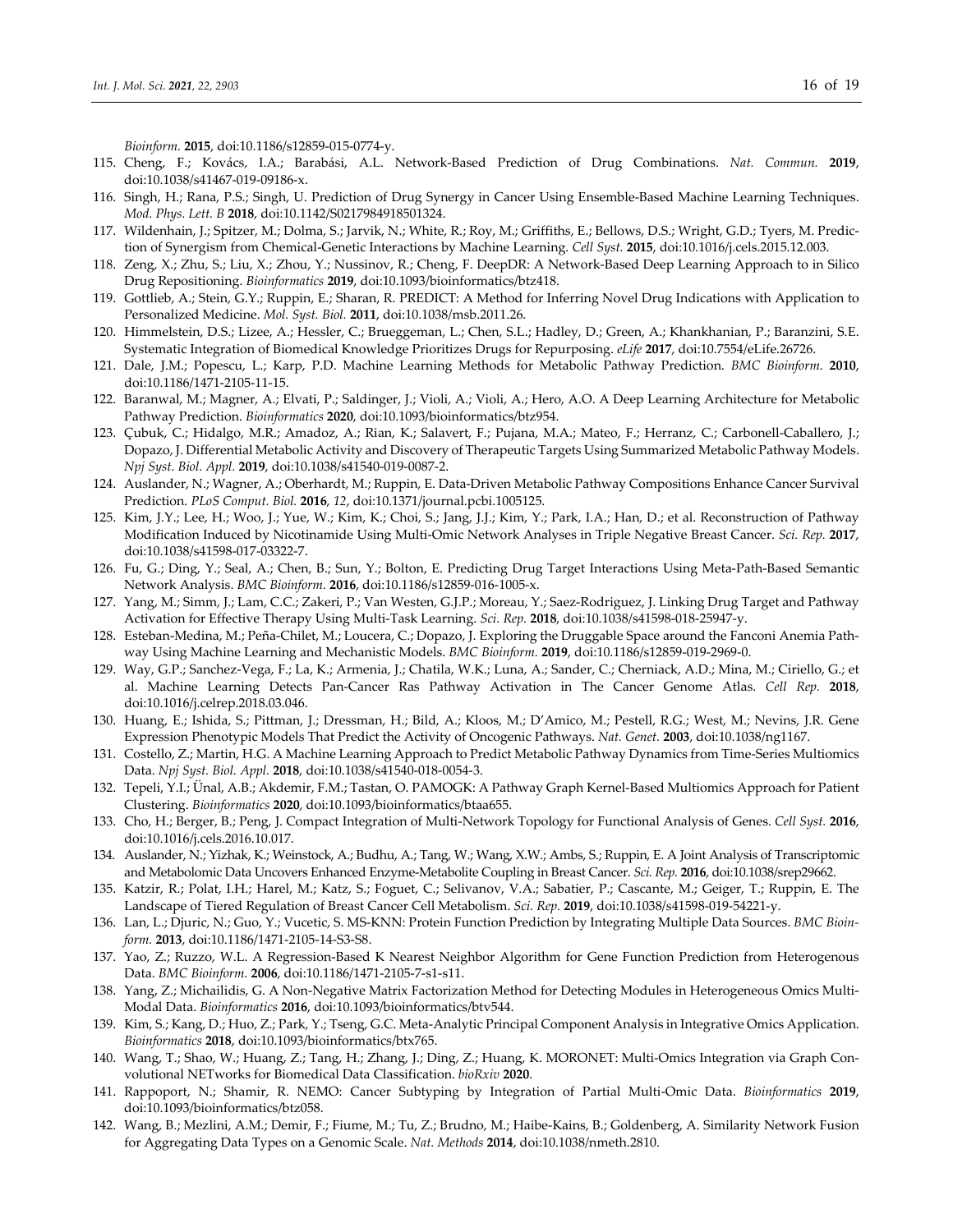- 143. Chaudhary, K.; Poirion, O.B.; Lu, L.; Garmire, L.X. Deep Learning–Based Multi‐Omics Integration Robustly Predicts Survival in Liver Cancer. *Clin. Cancer Res.* **2018**, doi:10.1158/1078‐0432.CCR‐17‐0853.
- 144. Xu, Y.; Dong, Q.; Li, F.; Xu, Y.; Hu, C.; Wang, J.; Shang, D.; Zheng, X.; Yang, H.; Zhang, C.; et al. Identifying Subpathway Signatures for Individualized Anticancer Drug Response by Integrating Multi‐Omics Data. *J. Transl. Med.* **2019**, doi:10.1186/s12967‐019‐2010‐4.
- 145. Sathyanarayanan, A.; Gupta, R.; Thompson, E.W.; Nyholt, D.R.; Bauer, D.C.; Nagaraj, S.H. A Comparative Study of Multi‐Omics Integration Tools for Cancer Driver Gene Identification and Tumour Subtyping. *Brief. Bioinform.* **2019**, doi:10.1093/bib/bbz121.
- 146. McCabe, S.D.; Lin, D.Y.; Love, M.I. Consistency and Overfitting of Multi‐Omics Methods on Experimental Data. *Brief. Bioinform.* **2019**, *21*, 1277–1284.
- 147. Haendel, M.A.; Chute, C.G.; Robinson, P.N. Classification, Ontology, and Precision Medicine. *N. Engl. J. Med.* **2018**, doi:10.1056/nejmra1615014.
- 148. Hulsen, T.; Jamuar, S.S.; Moody, A.R.; Karnes, J.H.; Varga, O.; Hedensted, S.; Spreafico, R.; Hafler, D.A.; McKinney, E.F. From Big Data to Precision Medicine. *Front. Med.* **2019**, *6*, 34.
- 149. Nitsch, D.; Gonçalves, J.P.; Ojeda, F.; de Moor, B.; Moreau, Y. Candidate Gene Prioritization by Network Analysis of Differential Expression Using Machine Learning Approaches. *BMC Bioinform.* **2010**, doi:10.1186/1471‐2105‐11‐460.
- 150. Li, H.; Zhao, X.; Wang, J.; Zong, M.; Yang, H. Bioinformatics Analysis of Gene Expression Profile Data to Screen Key Genes Involved in Pulmonary Sarcoidosis. *Gene* **2017**, doi:10.1016/j.gene.2016.09.037.
- 151. Xiao, Q.; Luo, J.; Liang, C.; Cai, J.; Ding, P. A Graph Regularized Non‐Negative Matrix Factorization Method for Identifying MicroRNA‐Disease Associations. *Bioinformatics* **2018**, doi:10.1093/bioinformatics/btx545.
- 152. Asif, M.; Martiniano, H.F.M.C.M.; Vicente, A.M.; Couto, F.M. Identifying Disease Genes Using Machine Learning and Gene Functional Similarities, Assessed through Gene Ontology. *PLoS ONE* **2018**, doi:10.1371/journal.pone.0208626.
- 153. López‐Bigas, N.; Ouzounis, C.A. Genome‐Wide Identification of Genes Likely to Be Involved in Human Genetic Disease. *Nucleic Acids Res.* **2004**, doi:10.1093/nar/gkh605.
- 154. Xu, W.; Jiang, X.; Hu, X.; Li, G. Visualization of Genetic Disease‐Phenotype Similarities by Multiple Maps t‐SNE with Laplacian Regularization. *BMC Med. Genom.* **2014**, doi:10.1186/1755‐8794‐7‐S2‐S1.
- 155. Shen, X.; Zhu, X.; Jiang, X.; He, T.; Hu, X. Visualization of Disease Relationships by Multiple Maps T‐SNE Regularization Based on Nesterov Accelerated Gradient. In Proceedings of the 2017 IEEE International Conference on Bioinformatics and Biomedi‐ cine, BIBM, Kansas City, MO, USA, 13–16 November 2017.
- 156. Lage, K.; Karlberg, E.O.; Størling, Z.M.; Ólason, P.Í.; Pedersen, A.G.; Rigina, O.; Hinsby, A.M.; Tümer, Z.; Pociot, F.; Tommerup, N.; et al. A Human Phenome‐Interactome Network of Protein Complexes Implicated in Genetic Disorders. *Nat. Biotechnol.* **2007**, doi:10.1038/nbt1295.
- 157. Xu, J.; Li, Y. Discovering Disease‐Genes by Topological Features in Human Protein‐Protein Interaction Network. *Bioinformatics* **2006**, doi:10.1093/bioinformatics/btl467.
- 158. Barman, R.K.; Mukhopadhyay, A.; Maulik, U.; Das, S. Identification of Infectious Disease-Associated Host Genes Using Machine Learning Techniques. *BMC Bioinform.* **2019**, doi:10.1186/s12859‐019‐3317‐0.
- 159. Han, Y.; Yang, J.; Qian, X.; Cheng, W.C.; Liu, S.H.; Hua, X.; Zhou, L.; Yang, Y.; Wu, Q.; Liu, P.; et al. DriverML: A Machine Learning Algorithm for Identifying Driver Genes in Cancer Sequencing Studies. *Nucleic Acids Res.* **2019**, doi:10.1093/nar/gkz096.
- 160. Auslander, N.; Wolf, Y.I.; Koonin, E.V. Interplay between DNA Damage Repair and Apoptosis Shapes Cancer Evolution through Aneuploidy and Microsatellite Instability. *Nat. Commun.* **2020**, doi:10.1038/s41467‐020‐15094‐2.
- 161. Collier, O.; Stoven, V.; Vert, J.P. LOTUS: A Single‐ and Multitask Machine Learning Algorithm for the Prediction of Cancer Driver Genes. *PLoS Comput. Biol.* **2019**, doi:10.1371/journal.pcbi.1007381.
- 162. Luo, P.; Ding, Y.; Lei, X.; Wu, F.X. DeepDriver: Predicting Cancer Driver Genes Based on Somatic Mutations Using Deep Con‐ volutional Neural Networks. *Front. Genet.* **2019**, doi:10.3389/fgene.2019.00013.
- 163. Agajanian, S.; Oluyemi, O.; Verkhivker, G.M. Integration of Random Forest Classifiers and Deep Convolutional Neural Networks for Classification and Biomolecular Modeling of Cancer Driver Mutations. *Front. Mol. Biosci.* **2019**, doi:10.3389/fmolb.2019.00044.
- 164. Califf, R.M. Biomarker Definitions and Their Applications. *Exp. Biol. Med.* **2018**, doi:10.1177/1535370217750088.
- 165. Ray, P.; Manach, Y. Le; Riou, B.; Houle, T.T. Statistical Evaluation of a Biomarker. *Anesthesiology* **2010**, *112*, 1023–1040.
- 166. McDermott, J.E.; Wang, J.; Mitchell, H.; Webb‐Robertson, B.J.; Hafen, R.; Ramey, J.; Rodland, K.D. Challenges in Biomarker Discovery: Combining Expert Insights with Statistical Analysis of Complex Omics Data. *Expert Opin. Med. Diagn.* **2013**, *7*, 37–51.
- 167. Cun, Y.; Fröhlich, H. NetClass: An R‐Package for Network Based, Integrative Biomarker Signature Discovery. *Bioinformatics* **2014**, doi:10.1093/bioinformatics/btu025.
- 168. Yasui, Y.; Pepe, M.; Thompson, M.L.; Adam, B.L.; Wright, G.L.; Qu, Y.; Potter, J.D.; Winget, M.; Thornquist, M.; Feng, Z. A Data‐ Analytic Strategy for Protein Biomarker Discovery: Profiling of High‐Dimensional Proteomic Data for Cancer Detection. *Biosta‐ tistics* **2003**, doi:10.1093/biostatistics/4.3.449.
- 169. Statnikov, A.; Tsamardinos, I.; Dosbayev, Y.; Aliferis, C.F. GEMS: A System for Automated Cancer Diagnosis and Biomarker Discovery from Microarray Gene Expression Data. *Int. J. Med. Inform.* **2005**, doi:10.1016/j.ijmedinf.2005.05.002.
- 170. Abeel, T.; Helleputte, T.; Van de Peer, Y.; Dupont, P.; Saeys, Y. Robust Biomarker Identification for Cancer Diagnosis with Ensemble Feature Selection Methods. *Bioinformatics* **2010**, *26*, 392–398, doi:10.1093/bioinformatics/btp630.
- 171. Kossenkov, A.V.; Qureshi, R.; Dawany, N.B.; Wickramasinghe, J.; Liu, Q.; Sonali Majumdar, R.; Chang, C.; Widura, S.; Kumar, T.; Horng, W.H.; et al. A Gene Expression Classifier from Whole Blood Distinguishes Benign from Malignant Lung Nodules Detected by Low‐Dose CT. *Cancer Res.* **2019**, doi:10.1158/0008‐5472.CAN‐18‐2032.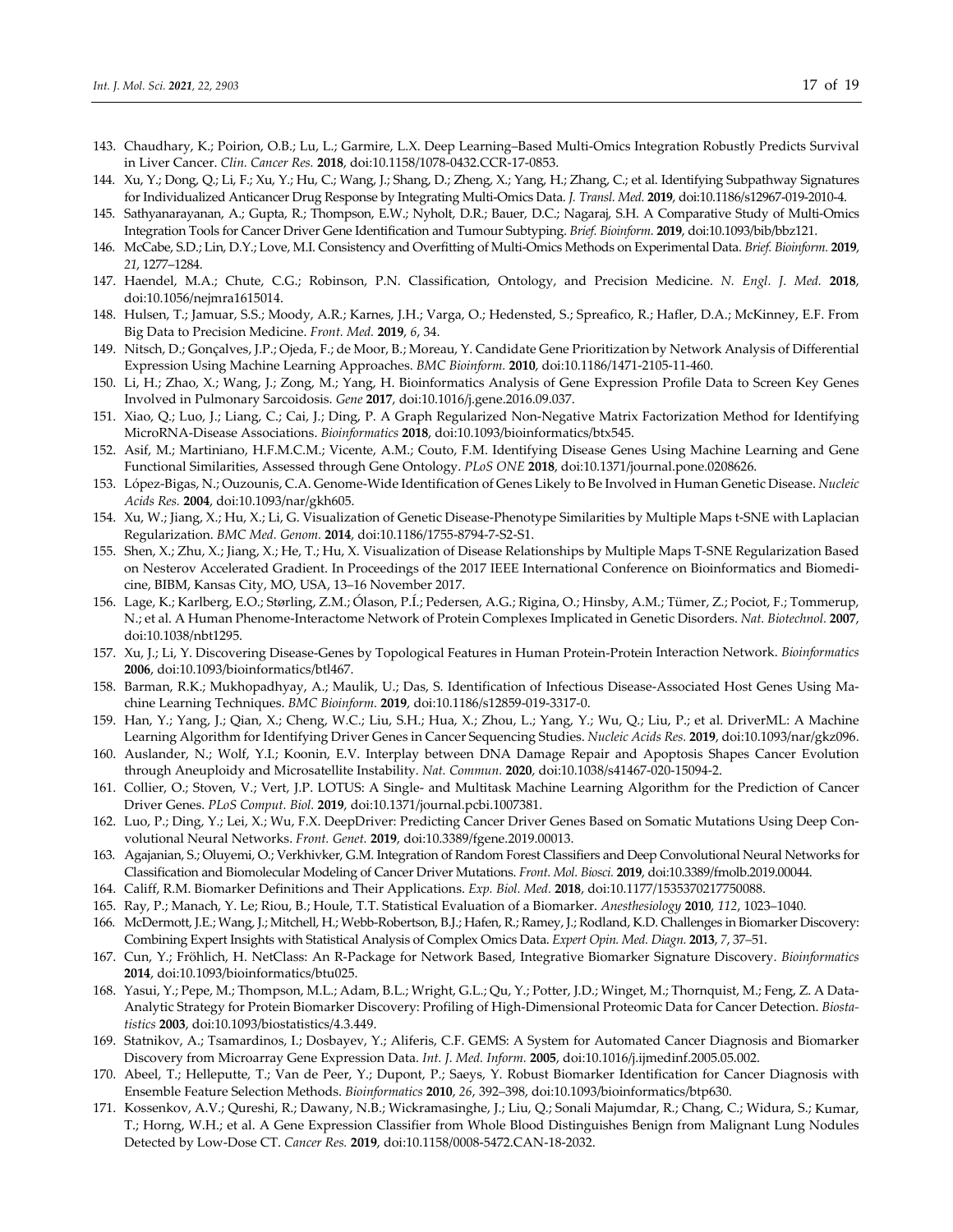- 172. Gal, O.; Auslander, N.; Fan, Y.; Meerzaman, D. Predicting Complete Remission of Acute Myeloid Leukemia: Machine Learning Applied to Gene Expression. *Cancer Inform.* **2019**, *18*, doi:10.1177/1176935119835544.
- 173. Ganti, S.; Weiss, R.H. Urine Metabolomics for Kidney Cancer Detection and Biomarker Discovery. In *Urologic Oncology: Seminars and Original Investigations*; Elsevier: Amsterdam, The Netherlands, 2011.
- 174. Shen, C.; Sun, Z.; Chen, D.; Su, X.; Jiang, J.; Li, G.; Lin, B.; Yan, J. Developing Urinary Metabolomic Signatures as Early Bladder Cancer Diagnostic Markers. *Omics J. Integr. Biol.* **2015**, doi:10.1089/omi.2014.0116.
- 175. Leclercq, M.; Vittrant, B.; Martin‐Magniette, M.L.; Scott Boyer, M.P.; Perin, O.; Bergeron, A.; Fradet, Y.; Droit, A. Large‐Scale Automatic Feature Selection for Biomarker Discovery in High‐Dimensional Omics Data. *Front. Genet.* **2019**, doi:10.3389/fgene.2019.00452.
- 176. Wang, J.; Zuo, Y.; Man, Y.G.; Avital, I.; Stojadinovic, A.; Liu, M.; Yang, X.; Varghese, R.S.; Tadesse, M.G.; Ressom, H.W. Pathway and Network Approaches for Identification of Cancer Signature Markers from Omics Data. *J. Cancer* **2015**, *6*, 54.
- 177. Long, N.P.; Jung, K.H.; Anh, N.H.; Yan, H.H.; Nghi, T.D.; Park, S.; Yoon, S.J.; Min, J.E.; Kim, H.M.; Lim, J.H.; et al. An Integrative Data Mining and Omics‐Based Translational Model for the Identification and Validation of Oncogenic Biomarkers of Pancreatic Cancer. *Cancers* **2019**, doi:10.3390/cancers11020155.
- 178. Rohart, F.; Gautier, B.; Singh, A.; Lê Cao, K.A. MixOmics: An R Package for 'omics Feature Selection and Multiple Data Inte‐ gration. *PLoS Comput. Biol.* **2017**, doi:10.1371/journal.pcbi.1005752.
- 179. Guan, X.; Runger, G.; Liu, L. Dynamic Incorporation of Prior Knowledge from Multiple Domains in Biomarker Discovery. *BMC Bioinform.* **2020**, doi:10.1186/s12859‐020‐3344‐x.
- 180. Foroughi pour, A.; Dalton, L.A. Integrating Prior Information with Bayesian Feature Selection. In Proceedings of the 8th ACM Conference on Bioinformatics, Computational Biology, and Health Informatics (ACM BCB), Boston, MA, USA, 20–23 August 2017; page 610, doi:10.1145/3107411.3108219.
- 181. Liu, L.; Chang, Y.; Yang, T.; Noren, D.P.; Long, B.; Kornblau, S.; Qutub, A.; Ye, J. Evolution‐Informed Modeling Improves Out‐ come Prediction for Cancers. *Evol. Appl.* **2017**, doi:10.1111/eva.12417.
- 182. Johannes, M.; Fröhlich, H.; Sültmann, H.; Beißbarth, T. PathClass: An R‐Package for Integration of Pathway Knowledge into Support Vector Machines for Biomarker Discovery. *Bioinformatics* **2011**, doi:10.1093/bioinformatics/btr157.
- 183. Haider, S.; Yao, C.Q.; Sabine, V.S.; Grzadkowski, M.; Stimper, V.; Starmans, M.H.W.; Wang, J.; Nguyen, F.; Moon, N.C.; Lin, X.; et al. Pathway‐Based Subnetworks Enable Cross‐Disease Biomarker Discovery. *Nat. Commun.* **2018**, doi:10.1038/s41467‐018‐07021‐3.
- 184. Fujita, N.; Mizuarai, S.; Murakami, K.; Nakai, K. Biomarker Discovery by Integrated Joint Non‐Negative Matrix Factorization and Pathway Signature Analyses. *Sci. Rep.* **2018**, doi:10.1038/s41598‐018‐28066‐w.
- 185. Abbas, M.; Matta, J.; Le, T.; Bensmail, H.; Obafemi‐Ajayi, T.; Honavar, V.; EL‐Manzalawy, Y. Biomarker Discovery in Inflam‐ matory Bowel Diseases Using Network‐Based Feature Selection. *PLoS ONE* **2019**, doi:10.1371/journal.pone.0225382.
- 186. Zhang, J.; Xiang, Y.; Ding, L.; Keen‐Circle, K.; Borlawsky, T.B.; Ozer, H.G.; Jin, R.; Payne, P.; Huang, K. Using Gene Co‐Expression Network Analysis to Predict Biomarkers for Chronic Lymphocytic Leukemia. *BMC Bioinform.* **2010**, doi:10.1186/1471‐2105‐11‐S9‐S5.
- 187. Lee, S.I.; Celik, S.; Logsdon, B.A.; Lundberg, S.M.; Martins, T.J.; Oehler, V.G.; Estey, E.H.; Miller, C.P.; Chien, S.; Dai, J.; et al. A Machine Learning Approach to Integrate Big Data for Precision Medicine in Acute Myeloid Leukemia. *Nat. Commun.* **2018**, doi:10.1038/s41467‐017‐02465‐5.
- 188. Cheerla, N.; Gevaert, O. MicroRNA Based Pan‐Cancer Diagnosis and Treatment Recommendation. *BMC Bioinform.* **2017**, doi:10.1186/s12859‐016‐1421‐y.
- 189. Wang, L.; He, X.; Zhang, W.; Zha, H. Supervised Reinforcement Learning with Recurrent Neural Network for Dynamic Treatment Recommendation. In Proceedings of the 24th ACM SIGKDD International Conference on Knowledge Discovery and Data Mining, London, UK, 19–23 August 2018.
- 190. Samala, R.K.; Chan, H.P.; Hadjiiski, L.M.; Helvie, M.A.; Richter, C.; Cha, K. Evolutionary Pruning of Transfer Learned Deep Convolutional Neural Network for Breast Cancer Diagnosis in Digital Breast Tomosynthesis. *Phys. Med. Biol.* **2018**, doi:10.1088/1361‐6560/aabb5b.
- 191. Asgari, E.; Mofrad, M.R.K. Continuous Distributed Representation of Biological Sequences for Deep Proteomics and Genomics. *PLoS ONE* **2015**, doi:10.1371/journal.pone.0141287.
- 192. Du, J.; Jia, P.; Dai, Y.; Tao, C.; Zhao, Z.; Zhi, D. Gene2vec: Distributed Representation of Genes Based on Co‐Expression. *BMC Genom.* **2019**, doi:10.1186/s12864‐018‐5370‐x.
- 193. Kim, S.; Lee, H.; Kim, K.; Kang, J. Mut2Vec: Distributed Representation of Cancerous Mutations. *BMC Med. Genom.* **2018**, doi:10.1186/s12920‐018‐0349‐7.
- 194. Xu, Y.; Song, J.; Wilson, C.; Whisstock, J.C. PhosContext2vec: A Distributed Representation of Residue‐Level Sequence Contexts and Its Application to General and Kinase‐Specific Phosphorylation Site Prediction. *Sci. Rep.* **2018**, doi:10.1038/s41598‐018‐26392‐7.
- 195. Sandve, G.K.; Nekrutenko, A.; Taylor, J.; Hovig, E. Ten Simple Rules for Reproducible Computational Research. *PLoS Comput. Biol.* **2013**, *9*, e1003285.
- 196. Patel‐Murray, N.L.; Adam, M.; Huynh, N.; Wassie, B.T.; Milani, P.; Fraenkel, E. A Multi‐Omics Interpretable Machine Learning Model Reveals Modes of Action of Small Molecules. *Sci. Rep.* **2020**, doi:10.1038/s41598‐020‐57691‐7.
- 197. Jha, A.; Aicher, J.K.; Gazzara, M.R.; Singh, D.; Barash, Y.; Barash, Y. Enhanced Integrated Gradients: Improving Interpretability of Deep Learning Models Using Splicing Codes as a Case Study. *Genome Biol.* **2020**, doi:10.1186/s13059‐020‐02055‐7.
- 198. Hao, J.; Kosaraju, S.C.; Tsaku, N.Z.; Song, D.H.; Kang, M. PAGE‐Net: Interpretable and Integrative Deep Learning for Survival Analysis Using Histopathological Images and Genomic Data. In Proceedings of the Pacific Symposium on Biocomputing, Fair‐ mont Orchid, HI, USA, 3–7 January 2020.